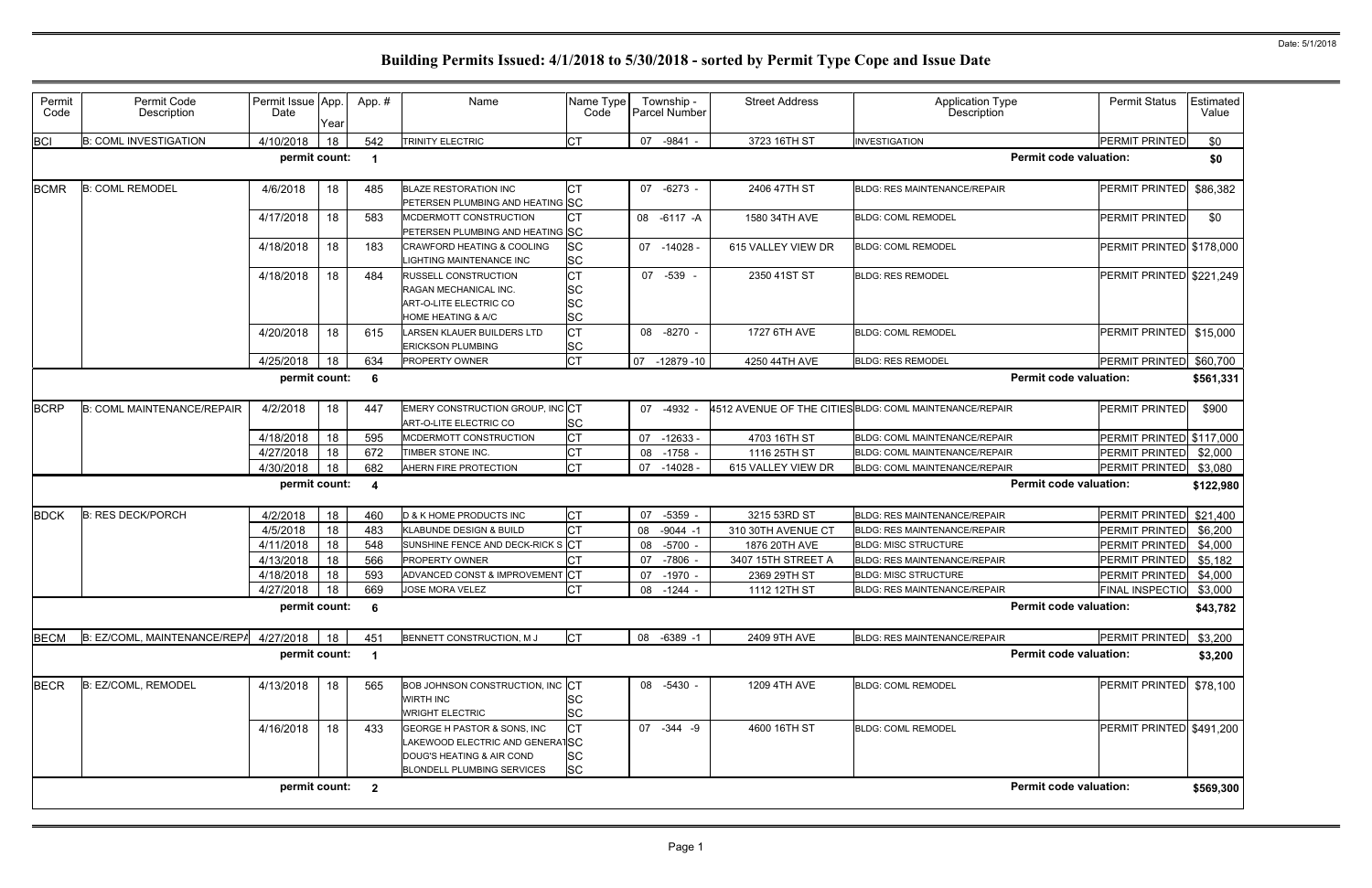| Permit<br>Code | Permit Code<br>Description         | Permit Issue App.<br>Date | Year | App.#        | Name                             | Name Type<br>Code | Township -<br>Parcel Number | <b>Street Address</b>        | <b>Application Type</b><br>Description | <b>Permit Status</b>          | <b>Estimated</b><br>Value |
|----------------|------------------------------------|---------------------------|------|--------------|----------------------------------|-------------------|-----------------------------|------------------------------|----------------------------------------|-------------------------------|---------------------------|
| <b>BGAR</b>    | <b>B: RES GARAGE/CARPORT</b>       | 4/3/2018                  | 15   | 2372         | <b>PROPERTY OWNER</b>            | <b>CT</b>         | $-5232 -$<br>07             | 1512 45TH ST                 | <b>BLDG: GARAGES/CARPORTS</b>          | PERMIT PRINTED                | \$11,648                  |
|                |                                    | permit count:             |      | - 1          |                                  |                   |                             |                              |                                        | <b>Permit code valuation:</b> | \$11,648                  |
| <b>BMAR</b>    | <b>B: RES MAINTENANCE/REPAIR</b>   | 4/2/2018                  | 18   | 454          | ABSOLUTELY DRY BASEMENT WATEFCT  |                   | 07<br>$-12640 -$            | 3615 75TH ST                 | <b>BLDG: RES MAINTENANCE/REPAIR</b>    | PERMIT PRINTED                | \$4,000                   |
|                |                                    | 4/2/2018                  | 18   | 449          | FELDCO FACTORY DIRECT LLC        | <b>CT</b>         | $-5026$<br>07               | 2610 39TH AVE                | <b>BLDG: RES MAINTENANCE/REPAIR</b>    | PERMIT PRINTED \$13,109       |                           |
|                |                                    | 4/2/2018                  | 18   | 452          | PROPERTY OWNER                   | СT                | $-507 - 1$<br>08            | 828 37TH ST                  | <b>BLDG: RES MAINTENANCE/REPAIR</b>    | PERMIT PRINTED                | \$3,300                   |
|                |                                    | 4/2/2018                  | 18   | 451          | BENNETT CONSTRUCTION, M J        | СT                | $-6389 - 1$<br>08           | 2409 9TH AVE                 | <b>BLDG: RES MAINTENANCE/REPAIR</b>    | <b>FINAL INSPECTIO</b>        | \$3,200                   |
|                |                                    | 4/2/2018                  | 18   | 450          | BENNETT CONSTRUCTION, M J        | СT                | $-8615$<br>08               | 3880 6TH AVE                 | <b>BLDG: RES MAINTENANCE/REPAIR</b>    | <b>FINAL INSPECTIO</b>        | \$9,367                   |
|                |                                    | 4/9/2018                  | 18   | 496          | <b>PROPERTY OWNER</b>            | <b>CT</b>         | 08<br>$-6886$               | 1439 24TH AVE                | <b>BLDG: RES MAINTENANCE/REPAIR</b>    | PERMIT PRINTED \$10,500       |                           |
|                |                                    | 4/10/2018                 | 18   | 515          | FELDCO FACTORY DIRECT LLC        | СT                | $-11420$<br>07              | 3328 56TH ST                 | BLDG: RES MAINTENANCE/REPAIR           | PERMIT PRINTED                | \$2,656                   |
|                |                                    | 4/10/2018                 | 18   | 514          | FELDCO FACTORY DIRECT LLC        | <b>CT</b>         | $-2631$<br>08               | 400 24TH ST                  | <b>BLDG: RES MAINTENANCE/REPAIR</b>    | <b>PERMIT PRINTED</b>         | \$4,000                   |
|                |                                    | 4/10/2018                 | 18   | 516          | FIVE STAR HOME IMRPOVEMENT LL    | .c <sup>CT</sup>  | 08<br>$-9101$               | 729 24TH AVENUE CT           | <b>BLDG: RES MAINTENANCE/REPAIR</b>    | PERMIT PRINTED                | \$11,000                  |
|                |                                    | 4/12/2018                 | 18   | 558          | IOSSI CONSTRUCTION               | <b>CT</b>         | 07<br>-6644                 | 3723 14TH AVE                | <b>BLDG: RES MAINTENANCE/REPAIR</b>    | <b>PERMIT PRINTED</b>         | \$898                     |
|                |                                    | 4/16/2018                 | 18   | 570          | LANDEROS AND SONS CONSTRUCTICCT  |                   | $-517$<br>08                | 3600 5TH AVE                 | BLDG: RES MAINTENANCE/REPAIR           | PERMIT PRINTED \$17,900       |                           |
|                |                                    | 4/20/2018                 | 18   | 610          | DAN HANELL CONSTRUCTION INC      | <b>CT</b>         | $-10215 -$<br>07            | 4725 19TH AVE                | BLDG: RES MAINTENANCE/REPAIR           | PERMIT PRINTED                | \$25,000                  |
|                |                                    | 4/20/2018                 | 18   | 609          | DOHERTY BROTHERS ROOFING & HCCT  |                   | $-7565$ -<br>07             | 3900 10TH AVE                | <b>BLDG: RES MAINTENANCE/REPAIR</b>    | PERMIT PRINTED                | \$8,000                   |
|                |                                    | 4/23/2018                 | 18   | 623          | FELDCO FACTORY DIRECT LLC        | <b>CT</b>         | $-8895$<br>07               | 1130 52ND STREET CT          | <b>BLDG: RES MAINTENANCE/REPAIR</b>    | PERMIT PRINTED                | \$2,943                   |
|                |                                    | 4/25/2018                 | 18   | 646          | PROPERTY OWNER                   | <b>CT</b>         | 08<br>$-5643 -$             | 2911 16TH ST                 | <b>BLDG: RES MAINTENANCE/REPAIR</b>    | PERMIT PRINTED                | \$8,000                   |
|                |                                    | 4/27/2018                 | 18   | 668          | <b>JOSE MORA VELEZ</b>           | СT                | $-7696$ -<br>08             | 1617 12TH ST                 | <b>BLDG: RES MAINTENANCE/REPAIR</b>    | PERMIT PRINTED                | \$2,000                   |
|                |                                    | 4/30/2018                 | 18   | 677          | A-1 ROOFING                      | <b>CT</b>         | 07<br>$-13496 -$            | 4200 22ND AVE                | <b>BLDG: RES MAINTENANCE/REPAIR</b>    | PERMIT PRINTED \$15,200       |                           |
|                |                                    | 4/30/2018                 | 18   | 678          | A-1 ROOFING                      | <b>CT</b>         | 07<br>$-13496$              | 4240 22ND AVE                | <b>BLDG: RES MAINTENANCE/REPAIR</b>    | PERMIT PRINTED                | \$16,800                  |
|                |                                    | permit count:             |      | 18           |                                  |                   |                             |                              |                                        | <b>Permit code valuation:</b> | \$157,873                 |
| <b>BNP</b>     | <b>B: "WORKING WITHOUT A PERMI</b> | 4/10/2018                 | 18   | 516          | FIVE STAR HOME IMRPOVEMENT LI    | .c <sup></sup> CT | $-9101$<br>08               | 729 24TH AVENUE CT           | <b>BLDG: RES MAINTENANCE/REPAIR</b>    | PERMIT PRINTED \$11,000       |                           |
|                |                                    | 4/24/2018                 | 18   | 636          | ALL MAJOR RESTORATIONS LLC       | <b>CT</b>         | $-3499$ $-$<br>08           | 2308 12TH ST                 | <b>BLDG: RES MAINTENANCE/REPAIR</b>    | PERMIT PRINTED                | \$38,000                  |
|                |                                    | 4/24/2018                 | 18   | 635          | ALL MAJOR RESTORATIONS LLC       | <b>CT</b>         | $-6855$<br>08               | 2511 16TH ST                 | BLDG: RES MAINTENANCE/REPAIR           | PERMIT PRINTED                | \$10,000                  |
|                |                                    | permit count:             |      | $\mathbf{3}$ |                                  |                   |                             |                              |                                        | <b>Permit code valuation:</b> | \$59,000                  |
| <b>BRML</b>    | <b>B: RES REMODEL</b>              | 4/4/2018                  | 18   | 466          | MIDWEST COMPLETE CONSTRUCTIOICT  |                   | -4988 -<br>07               | 4003 26TH ST                 | <b>BLDG: COML REMODEL</b>              | PERMIT PRINTED                | \$40,000                  |
|                |                                    |                           |      |              | CRAWFORD COMPANY                 | <b>SC</b>         |                             |                              |                                        |                               |                           |
|                |                                    |                           |      |              | MIDWEST COMPLETE PLUMBING        | lSC               |                             |                              |                                        |                               |                           |
|                |                                    |                           |      |              | TRI-CITY ELECTRIC COMPANY        | <b>SC</b>         |                             |                              |                                        |                               |                           |
|                |                                    | 4/5/2018                  | 18   | 480          | <b>PROPERTY OWNER</b>            | СT                | 07 -5660 -                  | 2422 44TH ST                 | <b>BLDG: RES REMODEL</b>               | PERMIT PRINTED \$19,000       |                           |
|                |                                    |                           |      |              | POINT ELECTRIC                   | SC                |                             |                              |                                        |                               |                           |
|                |                                    |                           |      |              | CRUZ PLUMBING                    | <b>SC</b>         |                             |                              |                                        |                               |                           |
|                |                                    | 4/5/2018                  | 18   | 392          | MAINTENANCE PRO TEAM             | <b>CT</b>         | 08 -3409 -                  | 1155 12TH AVE                | <b>BLDG: RES REMODEL</b>               | PERMIT PRINTED \$18,468       |                           |
|                |                                    |                           |      |              | ADVANTAGE ELCTRL SERVICES INC SC |                   |                             |                              |                                        |                               |                           |
|                |                                    |                           |      |              | <b>SUPERIOR PLUMBING</b>         | <b>SC</b>         |                             |                              |                                        |                               |                           |
|                |                                    | permit count:             |      | $\mathbf{3}$ |                                  |                   |                             |                              |                                        | <b>Permit code valuation:</b> | \$77,468                  |
| <b>BRRF</b>    | <b>B: RES ROOFING</b>              | 4/2/2018                  | 18   | 455          | FANTH-CURRY HOME IMPRV CO        | <b>CT</b>         | 07<br>$-14000 -$            | 3602 72ND ST                 | BLDG: RES MAINTENANCE/REPAIR           | PERMIT PRINTED                | \$9,079                   |
|                |                                    | 4/2/2018                  | 18   | 459          | A+ ROOFING & SIDING CO. FORMER   | CT                | $-5026 -$<br>07             | 2610 39TH AVE                | <b>BLDG: RES MAINTENANCE/REPAIR</b>    | PERMIT PRINTED                | \$6,700                   |
|                |                                    | 4/2/2018                  | 18   | 461          | PROPERTY OWNER                   | СT                | $-1956 -$                   |                              | BLDG: RES MAINTENANCE/REPAIR           | FINAL INSPECTIO \$1,200       |                           |
|                |                                    |                           |      |              |                                  |                   | 08                          |                              |                                        |                               |                           |
|                |                                    | 4/2/2018                  | 18   | 458          | A-1 ROOFING                      | СT                | 08<br>$-3132 -$             | 1617 18TH AVE<br>1808 2ND ST | BLDG: RES MAINTENANCE/REPAIR           | PERMIT PRINTED \$7,907        |                           |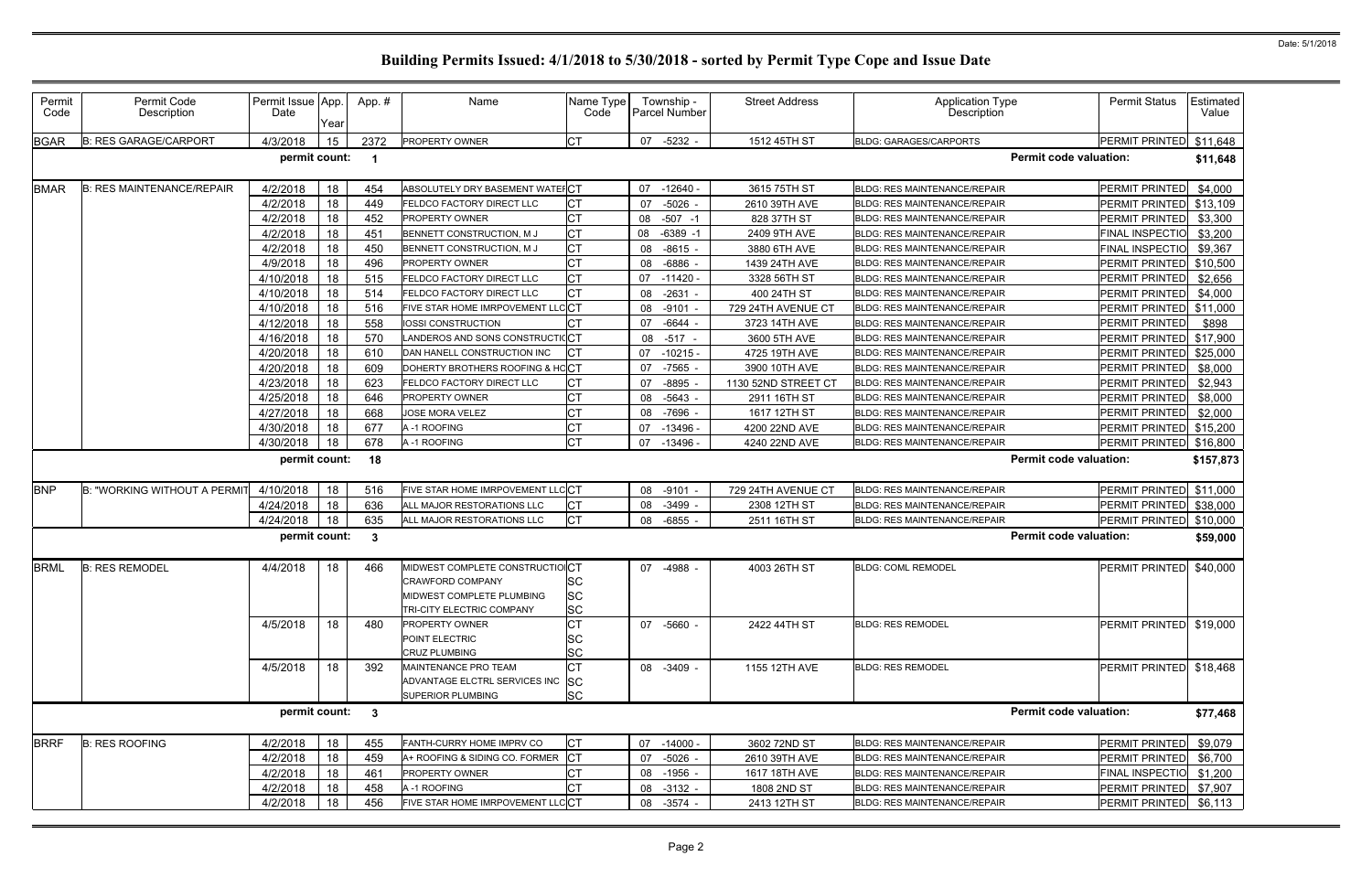| Permit<br>Code | Permit Code<br>Description | Permit Issue App<br>Date | Year | App.# | Name                              | Name Type<br>Code | Township -<br><b>Parcel Number</b> | <b>Street Address</b> | Application Type<br>Description                        | <b>Permit Status</b>    | Estimated<br>Value |
|----------------|----------------------------|--------------------------|------|-------|-----------------------------------|-------------------|------------------------------------|-----------------------|--------------------------------------------------------|-------------------------|--------------------|
| <b>BRRF</b>    | <b>B: RES ROOFING</b>      | 4/3/2018                 | 18   | 465   | PROPERTY OWNER                    | CT                | $-2636 -$<br>08                    | 2423 5TH AVE          | <b>BLDG: RES MAINTENANCE/REPAIR</b>                    | <b>PERMIT PRINTED</b>   | \$2,160            |
|                |                            | 4/4/2018                 | 18   | 475   | FINAL RESTORATION INC             | <b>CT</b>         | 07<br>-11763 -                     | 4705 11TH AVENUE D    | <b>BLDG: RES MAINTENANCE/REPAIR</b>                    | PERMIT PRINTED          | \$9,500            |
|                |                            | 4/4/2018                 | 18   | 468   | 33 CARPENTERS CONSTRUCTION INCCT  |                   | $-2795 - 6$<br>07                  | 3609 33RD STREET DR   | <b>BLDG: RES MAINTENANCE/REPAIR</b>                    | PERMIT PRINTED          | \$35,009           |
|                |                            | 4/4/2018                 | 18   | 471   | 33 CARPENTERS CONSTRUCTION INCCT  |                   | $-2795 - 6$<br>07                  | 3610 33RD STREET DR   | <b>BLDG: RES MAINTENANCE/REPAIR</b>                    | PERMIT PRINTED \$18,425 |                    |
|                |                            | 4/4/2018                 | 18   | 469   | 33 CARPENTERS CONSTRUCTION IN(CT  |                   | 07<br>$-2795 - 6$                  | 3611 33RD STREET DR   | <b>BLDG: RES MAINTENANCE/REPAIR</b>                    | PERMIT PRINTED \$31,266 |                    |
|                |                            | 4/4/2018                 | 18   | 470   | 33 CARPENTERS CONSTRUCTION INCCT  |                   | $-2795 - 6$<br>07                  | 3614 33RD STREET DR   | <b>BLDG: RES MAINTENANCE/REPAIR</b>                    | PERMIT PRINTED \$44,008 |                    |
|                |                            | 4/4/2018                 | 18   | 467   | 33 CARPENTERS CONSTRUCTION INCCT  |                   | 07<br>$-2795 - 6$                  | 3615 33RD STREET DR   | <b>BLDG: RES MAINTENANCE/REPAIR</b>                    | <b>PERMIT PRINTED</b>   | \$60,489           |
|                |                            | 4/4/2018                 | 18   | 474   | FINAL RESTORATION INC             |                   | $-6450 -$<br>08                    | 726 17TH AVE          | <b>BLDG: RES MAINTENANCE/REPAIR</b>                    | PERMIT PRINTED \$12,000 |                    |
|                |                            | 4/5/2018                 | 18   | 477   | A+ ROOFING & SIDING CO. FORMER    | CT                | 08<br>-7362 -                      | 605 24TH AVE          | <b>BLDG: RES MAINTENANCE/REPAIR</b>                    | PERMIT PRINTED          | \$5,900            |
|                |                            | 4/9/2018                 | 18   | 503   | FANTH-CURRY HOME IMPRV CO         | СT                | $-179 - 6$<br>07                   | 2816 32ND AVENUE DR   | <b>BLDG: RES MAINTENANCE/REPAIR</b>                    | PERMIT PRINTED          | \$22,859           |
|                |                            | 4/9/2018                 | 18   | 501   | FOLEY CONTRACTING LLC             | <b>CT</b>         | $-2169 -$<br>07                    | 2807 24TH AVE         | <b>BLDG: RES MAINTENANCE/REPAIR</b>                    | PERMIT PRINTED          | \$8,100            |
|                |                            | 4/9/2018                 | 18   | 493   | DAN HANELL CONSTRUCTION INC       | <b>CT</b>         | $-3294 -$<br>08                    | 1915 24TH ST          | <b>BLDG: RES MAINTENANCE/REPAIR</b>                    | PERMIT PRINTED \$12,170 |                    |
|                |                            | 4/9/2018                 | 18   | 500   | PROPERTY OWNER                    | CT                | $-4479$ -<br>08                    | 176 14TH AVE          | BLDG: RES MAINTENANCE/REPAIR                           | PERMIT PRINTED          | \$2,250            |
|                |                            | 4/9/2018                 | 18   | 497   | PROPERTY OWNER                    | <b>CT</b>         | -4895 -<br>08                      | 1014 13TH AVE         | <b>BLDG: RES MAINTENANCE/REPAIR</b>                    | FINAL INSPECTIO         | \$500              |
|                |                            | 4/9/2018                 | 18   | 502   | FOLEY CONTRACTING LLC             | <b>CT</b>         | $-636$<br>08                       | 552 54TH STREET A     | <b>BLDG: RES MAINTENANCE/REPAIR</b>                    | PERMIT PRINTED          | \$7,600            |
|                |                            | 4/10/2018                | 18   | 517   | FIVE STAR HOME IMRPOVEMENT LLCCT  |                   | 07<br>$-178 - 2$                   | 2900 26TH AVE         | <b>BLDG: RES MAINTENANCE/REPAIR</b>                    | PERMIT PRINTED \$11,289 |                    |
|                |                            | 4/10/2018                | 18   | 511   | A & J CONSTRUCTION                |                   | $-4609 -$<br>08                    | 417 43RD ST           | <b>BLDG: RES MAINTENANCE/REPAIR</b>                    | PERMIT PRINTED \$13,000 |                    |
|                |                            | 4/11/2018                | 18   | 545   | TRUJILLO CONSTRUCTION             | СT                | 07<br>$-11128 -$                   | 5026 50TH ST          | <b>BLDG: RES MAINTENANCE/REPAIR</b>                    | PERMIT PRINTED          | \$7,000            |
|                |                            | 4/11/2018                | 18   | 544   | DAN HANELL CONSTRUCTION INC       | <b>CT</b>         | 08<br>$-8494 -$                    | 951 40TH STREET CT    | <b>BLDG: RES MAINTENANCE/REPAIR</b>                    | PERMIT PRINTED          | \$9,546            |
|                |                            | 4/12/2018                | 18   | 561   | PROPERTY OWNER                    | <b>CT</b>         | $-1922 -$<br>07                    | 2327 28TH ST          | <b>BLDG: RES MAINTENANCE/REPAIR</b>                    | PERMIT PRINTED          | \$600              |
|                |                            | 4/12/2018                | 18   | 552   | GREEN VALLEY CONSTRUCTION INC. CT |                   | $-8070 -$<br>07                    | 3420 28TH AVENUE CT   | <b>BLDG: RES MAINTENANCE/REPAIR</b>                    | PERMIT PRINTED \$11,000 |                    |
|                |                            | 4/12/2018                | 18   | 553   | FOLEY CONTRACTING LLC             | CT                | $-3071 -$<br>08                    | 1415 28TH AVE         | BLDG: RES MAINTENANCE/REPAIR                           | PERMIT PRINTED          | \$9,275            |
|                |                            | 4/16/2018                | 18   | 574   | JOSH ACKERLAND CONSTRUCTION       | CT                | 07<br>$-1148 -$                    | 2722 15TH AVE         | <b>BLDG: RES MAINTENANCE/REPAIR</b>                    | PERMIT PRINTED          | \$6,700            |
|                |                            | 4/16/2018                | 18   | 575   | JOSH ACKERLAND CONSTRUCTION       | <b>CT</b>         | $-1697 -$<br>07                    | 1908 32ND ST          | <b>BLDG: RES MAINTENANCE/REPAIR</b>                    | <b>PERMIT PRINTED</b>   | \$2,650            |
|                |                            | 4/16/2018                | 18   | 576   | ACRI, INC.                        |                   | $-8189 -$<br>07                    | 5313 28TH AVE         | <b>BLDG: RES MAINTENANCE/REPAIR</b>                    | PERMIT PRINTED \$11,522 |                    |
|                |                            | 4/16/2018                | 18   | 571   | LANDEROS AND SONS CONSTRUCTIOCT   |                   | $-4887 -$<br>08                    | 1109 13TH AVE         | <b>BLDG: RES MAINTENANCE/REPAIR</b>                    | PERMIT PRINTED \$23,000 |                    |
|                |                            | 4/16/2018                | 18   | 570   | LANDEROS AND SONS CONSTRUCTI(CT   |                   | $-517 -$<br>08                     | 3600 5TH AVE          | <b>BLDG: RES MAINTENANCE/REPAIR</b>                    | PERMIT PRINTED \$17,900 |                    |
|                |                            | 4/16/2018                | 18   | 577   | CREW ROOFING                      | CT                | 08<br>$-6443 -$                    | 725 18TH AVE          | <b>BLDG: RES MAINTENANCE/REPAIR</b>                    | <b>FINAL INSPECTIO</b>  | \$700              |
|                |                            | 4/17/2018                | 18   | 585   | A-1 ROOFING                       | <b>CT</b>         | 07<br>$-13496 -$                   | 4224 22ND AVE         | <b>BLDG: RES MAINTENANCE/REPAIR</b>                    | PERMIT PRINTED          | \$6,500            |
|                |                            | 4/17/2018                | 18   | 586   | A-1 ROOFING                       | СT                | -13496 -                           | 4280 22ND AVE         | BLDG: RES MAINTENANCE/REPAIR                           | PERMIT PRINTED \$16,000 |                    |
|                |                            | 4/17/2018 18             |      | 588   | SONS OF SEVEN LLC                 | $\Gamma$<br>◡     | 08 -5688                           |                       | 1879 AVENUE OF THE CITIES BLDG: RES MAINTENANCE/REPAIR | PERMIT PRINTED \$7,000  |                    |
|                |                            | 4/17/2018                | 18   | 584   | A & J CONSTRUCTION                | <b>CT</b>         | 08 -7741 -                         | 2604 5TH AVE          | <b>BLDG: RES MAINTENANCE/REPAIR</b>                    | PERMIT PRINTED \$30,000 |                    |
|                |                            | 4/17/2018                | 18   | 589   | SONS OF SEVEN LLC                 | CT                | 08 -9261 -                         | 1715 3RD ST           | <b>BLDG: RES MAINTENANCE/REPAIR</b>                    | PERMIT PRINTED          | \$6,750            |
|                |                            | 4/20/2018                | 18   | 616   | A+ ROOFING & SIDING CO. FORMER CT |                   | 08 -150 -H                         | 1636 15TH STREET PL   | BLDG: RES MAINTENANCE/REPAIR                           | PERMIT PRINTED          | \$300              |
|                |                            | 4/20/2018                | 18   | 611   | LANDEROS AND SONS CONSTRUCTICCT   |                   | 08 -4520 -                         | 1814 12TH ST          | <b>BLDG: RES MAINTENANCE/REPAIR</b>                    | PERMIT PRINTED          | \$8,000            |
|                |                            | 4/20/2018                | 18   | 613   | DAN HANELL CONSTRUCTION INC       | СT                | 08 -4690 -                         | 2620 12TH AVE         | <b>BLDG: RES MAINTENANCE/REPAIR</b>                    | PERMIT PRINTED \$2,070  |                    |
|                |                            | 4/20/2018                | 18   | 612   | OLDE TOWN ROOFING                 | <b>CT</b>         | 08 -9108 -                         | 3145 11TH AVENUE C    | <b>BLDG: RES MAINTENANCE/REPAIR</b>                    | PERMIT PRINTED \$8,400  |                    |
|                |                            | 4/23/2018                | 18   | 628   | OLDE TOWN ROOFING                 | CT                | -11488 -<br>07                     | 5316 34TH AVE         | <b>BLDG: RES MAINTENANCE/REPAIR</b>                    | PERMIT PRINTED \$17,976 |                    |
|                |                            | 4/23/2018                | 18   | 620   | B & N ROOFING & HOME IMPRVMNT     | CT                | 07 -8213 -                         | 5322 28TH AVE         | BLDG: RES MAINTENANCE/REPAIR                           | PERMIT PRINTED          | \$8,000            |
|                |                            | 4/23/2018                | 18   | 622   | PROPERTY OWNER                    | CT                | -4737 -<br>08                      | 1228 14TH ST          | <b>BLDG: RES MAINTENANCE/REPAIR</b>                    | PERMIT PRINTED          | \$2,800            |
|                |                            | 4/24/2018                | 18   | 638   | QUALITY CONTROL RESTORATION       | СT                | -13471 -<br>07                     | 3611 74TH ST          | <b>BLDG: RES MAINTENANCE/REPAIR</b>                    | PERMIT PRINTED \$29,100 |                    |
|                |                            | 4/24/2018                | 18   | 632   | A+ ROOFING & SIDING CO. FORMER    | <b>CT</b>         | -5960 -<br>07                      | 2213 35TH STREET CT   | <b>BLDG: RES MAINTENANCE/REPAIR</b>                    | PERMIT PRINTED          | \$5,200            |
|                |                            | 4/24/2018                | 18   | 639   | VERN'S HOME IMPROVEMENT           | СT                | -2559 -<br>08                      | 1204 19TH AVE         | <b>BLDG: RES MAINTENANCE/REPAIR</b>                    | PERMIT PRINTED          | \$6,600            |
|                |                            | 4/24/2018                | 18   | 637   | ALL MAJOR RESTORATIONS LLC        | СT                | 08 -3317 -                         | 1901 23RD STREET A    | <b>BLDG: RES MAINTENANCE/REPAIR</b>                    | PERMIT PRINTED \$37,500 |                    |
|                |                            | 4/24/2018                | 18   | 636   | ALL MAJOR RESTORATIONS LLC        | <b>CT</b>         | 08 -3499 -                         | 2308 12TH ST          | BLDG: RES MAINTENANCE/REPAIR                           | PERMIT PRINTED \$38,000 |                    |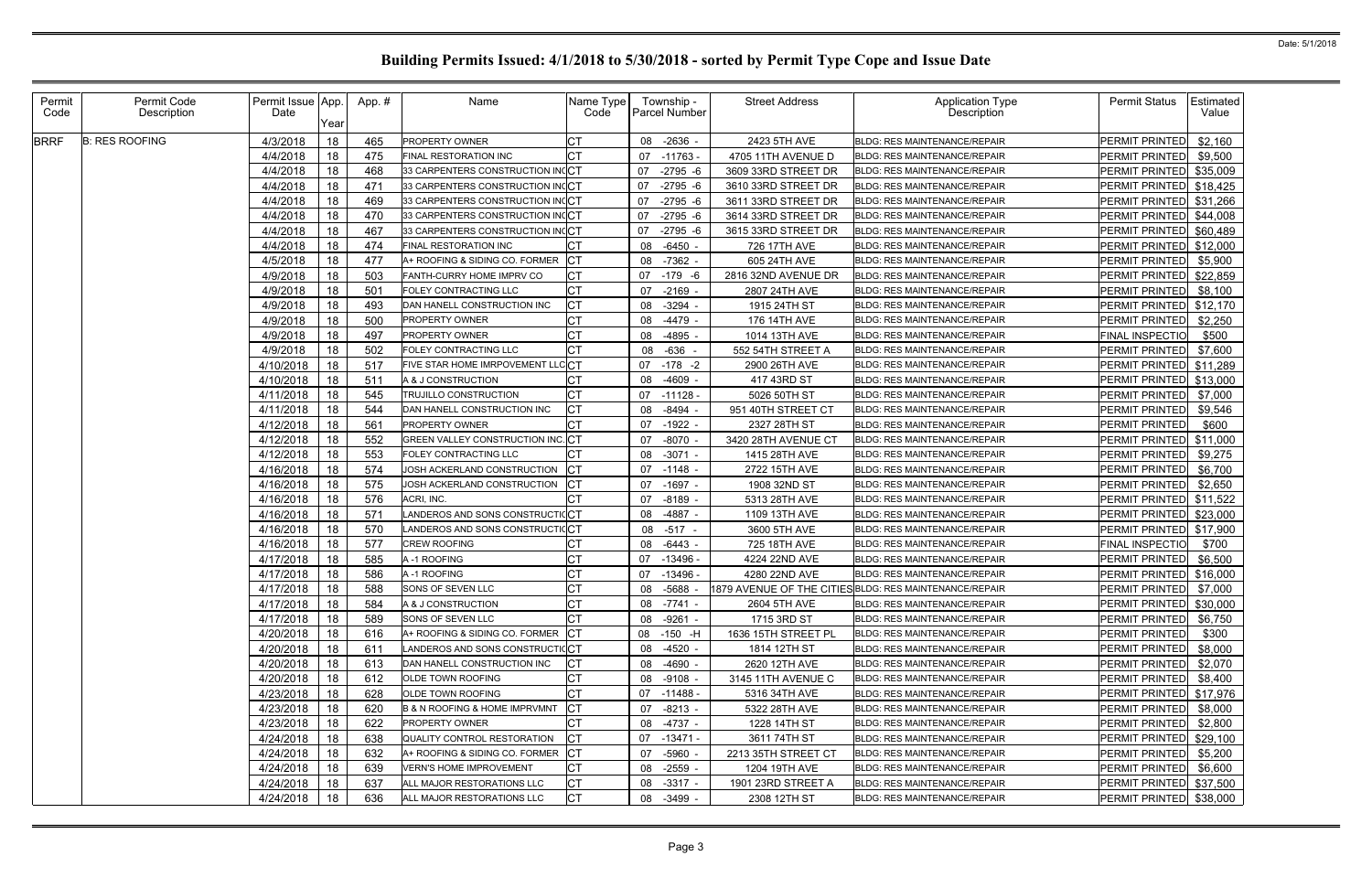| Permit<br>Permit Code<br>Name<br>Name Type<br><b>Street Address</b><br><b>Application Type</b><br><b>Permit Status</b><br>Permit Issue App.<br>App.#<br>Township -<br>Date<br><b>Parcel Number</b><br>Description<br>Code<br>Description<br>Code<br>Year<br><b>B: RES ROOFING</b><br>4/24/2018<br>18<br>633<br><b>ICT</b><br>1744 11TH AVE<br>PERMIT PRINTED<br><b>BRRF</b><br>08<br>$-398 - 1$<br>A+ ROOFING & SIDING CO. FORMER<br><b>BLDG: RES MAINTENANCE/REPAIR</b><br>СT<br>4/25/2018<br>18<br>644<br><b>PROPERTY OWNER</b><br>826 5TH AVE<br><b>PERMIT PRINTED</b><br>08<br>-5949<br><b>BLDG: RES MAINTENANCE/REPAIR</b><br><b>CT</b><br>18<br>655<br>4/26/2018<br><b>REUTHER CONSTRUCTION</b><br>07<br>$-1356$<br>2320 31ST STREET A<br><b>BLDG: RES MAINTENANCE/REPAIR</b><br><b>PERMIT PRINTED</b><br>СT<br>4/26/2018<br>18<br>659<br>JANSEN ROOFING & REPAIR<br>07<br>$-14214$<br>1810 55TH STREET PL<br><b>PERMIT PRINTED</b><br><b>BLDG: RES MAINTENANCE/REPAIR</b><br><b>CT</b><br>4/26/2018<br>18<br>657<br>OLDE TOWN ROOFING<br>3708 13TH AVE<br><b>PERMIT PRINTED</b><br>07<br>-6658<br><b>BLDG: RES MAINTENANCE/REPAIR</b><br>СT<br>4/26/2018<br>18<br>658<br>$-2788$<br>PERMIT PRINTED<br>08<br>208 RAILROAD AVE<br>A & J CONSTRUCTION<br><b>BLDG: RES MAINTENANCE/REPAIR</b><br><b>CT</b><br>18<br>656<br>4/26/2018<br>$-3376$ -<br>PERMIT PRINTED<br>QC ROOF DRS INC.<br>08<br>2626 15TH AVE<br><b>BLDG: RES MAINTENANCE/REPAIR</b><br>Iст<br>4/27/2018<br>18<br>QUALITY CONTROL RESTORATION<br>PERMIT PRINTED<br>663<br>$07 - 13470$<br>3607 74TH ST<br><b>BLDG: RES MAINTENANCE/REPAIR</b><br>4/27/2018<br>18<br>671<br><b>PERMIT PRINTED</b><br>PROPERTY OWNER<br>08 -1758<br>1116 25TH ST<br><b>BLDG: RES MAINTENANCE/REPAIR</b> | Estimated<br>Value<br>\$5,189 |
|-----------------------------------------------------------------------------------------------------------------------------------------------------------------------------------------------------------------------------------------------------------------------------------------------------------------------------------------------------------------------------------------------------------------------------------------------------------------------------------------------------------------------------------------------------------------------------------------------------------------------------------------------------------------------------------------------------------------------------------------------------------------------------------------------------------------------------------------------------------------------------------------------------------------------------------------------------------------------------------------------------------------------------------------------------------------------------------------------------------------------------------------------------------------------------------------------------------------------------------------------------------------------------------------------------------------------------------------------------------------------------------------------------------------------------------------------------------------------------------------------------------------------------------------------------------------------------------------------------------------------------------------------------------------------------------------------------------------------------------------------------------|-------------------------------|
|                                                                                                                                                                                                                                                                                                                                                                                                                                                                                                                                                                                                                                                                                                                                                                                                                                                                                                                                                                                                                                                                                                                                                                                                                                                                                                                                                                                                                                                                                                                                                                                                                                                                                                                                                           |                               |
|                                                                                                                                                                                                                                                                                                                                                                                                                                                                                                                                                                                                                                                                                                                                                                                                                                                                                                                                                                                                                                                                                                                                                                                                                                                                                                                                                                                                                                                                                                                                                                                                                                                                                                                                                           |                               |
|                                                                                                                                                                                                                                                                                                                                                                                                                                                                                                                                                                                                                                                                                                                                                                                                                                                                                                                                                                                                                                                                                                                                                                                                                                                                                                                                                                                                                                                                                                                                                                                                                                                                                                                                                           | \$2,400                       |
|                                                                                                                                                                                                                                                                                                                                                                                                                                                                                                                                                                                                                                                                                                                                                                                                                                                                                                                                                                                                                                                                                                                                                                                                                                                                                                                                                                                                                                                                                                                                                                                                                                                                                                                                                           | \$8,190                       |
|                                                                                                                                                                                                                                                                                                                                                                                                                                                                                                                                                                                                                                                                                                                                                                                                                                                                                                                                                                                                                                                                                                                                                                                                                                                                                                                                                                                                                                                                                                                                                                                                                                                                                                                                                           | \$9,610                       |
|                                                                                                                                                                                                                                                                                                                                                                                                                                                                                                                                                                                                                                                                                                                                                                                                                                                                                                                                                                                                                                                                                                                                                                                                                                                                                                                                                                                                                                                                                                                                                                                                                                                                                                                                                           | \$6,000                       |
|                                                                                                                                                                                                                                                                                                                                                                                                                                                                                                                                                                                                                                                                                                                                                                                                                                                                                                                                                                                                                                                                                                                                                                                                                                                                                                                                                                                                                                                                                                                                                                                                                                                                                                                                                           | \$12,000                      |
|                                                                                                                                                                                                                                                                                                                                                                                                                                                                                                                                                                                                                                                                                                                                                                                                                                                                                                                                                                                                                                                                                                                                                                                                                                                                                                                                                                                                                                                                                                                                                                                                                                                                                                                                                           | \$7,000                       |
|                                                                                                                                                                                                                                                                                                                                                                                                                                                                                                                                                                                                                                                                                                                                                                                                                                                                                                                                                                                                                                                                                                                                                                                                                                                                                                                                                                                                                                                                                                                                                                                                                                                                                                                                                           | \$29,600                      |
|                                                                                                                                                                                                                                                                                                                                                                                                                                                                                                                                                                                                                                                                                                                                                                                                                                                                                                                                                                                                                                                                                                                                                                                                                                                                                                                                                                                                                                                                                                                                                                                                                                                                                                                                                           | \$240                         |
| СT<br>4/30/2018<br>18<br>679<br>07<br>4242 22ND AVE<br>PERMIT PRINTED<br>A-1 ROOFING<br>-13496<br><b>BLDG: RES MAINTENANCE/REPAIR</b>                                                                                                                                                                                                                                                                                                                                                                                                                                                                                                                                                                                                                                                                                                                                                                                                                                                                                                                                                                                                                                                                                                                                                                                                                                                                                                                                                                                                                                                                                                                                                                                                                     | \$3,200                       |
| СT<br>18<br>681<br>4/30/2018<br><b>BATES ROOFING</b><br><b>PERMIT PRINTED</b><br>07<br>$-6875$<br>2915 27TH STREET CT<br>BLDG: RES MAINTENANCE/REPAIR                                                                                                                                                                                                                                                                                                                                                                                                                                                                                                                                                                                                                                                                                                                                                                                                                                                                                                                                                                                                                                                                                                                                                                                                                                                                                                                                                                                                                                                                                                                                                                                                     | \$9,980                       |
| <b>CT</b><br>18<br>683<br>08 -1455<br><b>PERMIT PRINTED</b><br>4/30/2018<br><b>VERN'S HOME IMPROVEMENT</b><br>1819 11TH ST<br><b>BLDG: RES MAINTENANCE/REPAIR</b>                                                                                                                                                                                                                                                                                                                                                                                                                                                                                                                                                                                                                                                                                                                                                                                                                                                                                                                                                                                                                                                                                                                                                                                                                                                                                                                                                                                                                                                                                                                                                                                         | \$8,900                       |
| СT<br>5/1/2018<br>18<br>702<br>TRUJILLO CONSTRUCTION<br>-4360<br>1213 15TH STREET A<br><b>BLDG: RES MAINTENANCE/REPAIR</b><br><b>PERMIT PRINTED</b><br>08                                                                                                                                                                                                                                                                                                                                                                                                                                                                                                                                                                                                                                                                                                                                                                                                                                                                                                                                                                                                                                                                                                                                                                                                                                                                                                                                                                                                                                                                                                                                                                                                 | \$15,050                      |
| <b>CT</b><br>5/1/2018<br>699<br><b>PERMIT PRINTED</b><br>18<br>08<br>425 27TH AVE<br><b>VERN'S HOME IMPROVEMENT</b><br>$-6164 - 14$<br><b>BLDG: RES MAINTENANCE/REPAIR</b>                                                                                                                                                                                                                                                                                                                                                                                                                                                                                                                                                                                                                                                                                                                                                                                                                                                                                                                                                                                                                                                                                                                                                                                                                                                                                                                                                                                                                                                                                                                                                                                | \$5,800                       |
| permit count:<br><b>Permit code valuation:</b><br>64                                                                                                                                                                                                                                                                                                                                                                                                                                                                                                                                                                                                                                                                                                                                                                                                                                                                                                                                                                                                                                                                                                                                                                                                                                                                                                                                                                                                                                                                                                                                                                                                                                                                                                      | \$780,772                     |
| Iст<br><b>BRSA</b><br>4/16/2018<br>18<br>DUST-RY REMODELING INC<br>423 43RD ST<br><b>BLDG: RES ADDITION</b><br><b>B: RES ADDITION</b><br>579<br>08 -4611<br><b>PERMIT PRINTED</b>                                                                                                                                                                                                                                                                                                                                                                                                                                                                                                                                                                                                                                                                                                                                                                                                                                                                                                                                                                                                                                                                                                                                                                                                                                                                                                                                                                                                                                                                                                                                                                         | \$49,000                      |
| MIDWEST COMPLETE CONSTRUCTIOICT<br>4/20/2018<br>18<br>617<br>-7839<br>1834 14TH ST<br>PERMIT PRINTED<br>08<br><b>BLDG: RES ADDITION</b>                                                                                                                                                                                                                                                                                                                                                                                                                                                                                                                                                                                                                                                                                                                                                                                                                                                                                                                                                                                                                                                                                                                                                                                                                                                                                                                                                                                                                                                                                                                                                                                                                   | \$80,000                      |
| Iст<br>18<br>4/25/2018<br>641<br>LEFFLER CONSTRUCTION<br><b>BLDG: RES MAINTENANCE/REPAIR</b><br><b>PERMIT PRINTED</b><br>08 -2822 -<br>4100 RIVER DR                                                                                                                                                                                                                                                                                                                                                                                                                                                                                                                                                                                                                                                                                                                                                                                                                                                                                                                                                                                                                                                                                                                                                                                                                                                                                                                                                                                                                                                                                                                                                                                                      | \$7,500                       |
| permit count:<br><b>Permit code valuation:</b><br>3                                                                                                                                                                                                                                                                                                                                                                                                                                                                                                                                                                                                                                                                                                                                                                                                                                                                                                                                                                                                                                                                                                                                                                                                                                                                                                                                                                                                                                                                                                                                                                                                                                                                                                       | \$136,500                     |
| 18<br>СT<br><b>BRSD</b><br><b>B: RES SIDING</b><br>4/4/2018<br>FINAL RESTORATION INC<br>08 -4352<br>1220 15TH STREET A<br><b>BLDG: RES MAINTENANCE/REPAIR</b><br><b>PERMIT PRINTED</b><br>476                                                                                                                                                                                                                                                                                                                                                                                                                                                                                                                                                                                                                                                                                                                                                                                                                                                                                                                                                                                                                                                                                                                                                                                                                                                                                                                                                                                                                                                                                                                                                             | \$15,000                      |
| <b>CT</b><br>4/6/2018<br>18<br>490<br><b>PERMIT PRINTED</b><br>FIRST FINANCIAL GROUP LC<br>$-1814$<br>1643 34TH ST<br>07<br><b>BLDG: RES MAINTENANCE/REPAIR</b>                                                                                                                                                                                                                                                                                                                                                                                                                                                                                                                                                                                                                                                                                                                                                                                                                                                                                                                                                                                                                                                                                                                                                                                                                                                                                                                                                                                                                                                                                                                                                                                           | \$6,400                       |
| Iст<br>18<br>494<br>3723 16TH ST<br>4/9/2018<br>DAN HANELL CONSTRUCTION INC<br>07<br>-9841<br><b>PERMIT PRINTED</b><br>BLDG: COML MAINTENANCE/REPAIR                                                                                                                                                                                                                                                                                                                                                                                                                                                                                                                                                                                                                                                                                                                                                                                                                                                                                                                                                                                                                                                                                                                                                                                                                                                                                                                                                                                                                                                                                                                                                                                                      | \$18,740                      |
| SUNSHINE FENCE AND DECK-RICK S CT<br>18<br>4/11/2018<br>549<br>$-5700$<br>PERMIT PRINTED<br>08<br>1876 20TH AVE<br><b>BLDG: RES MAINTENANCE/REPAIR</b>                                                                                                                                                                                                                                                                                                                                                                                                                                                                                                                                                                                                                                                                                                                                                                                                                                                                                                                                                                                                                                                                                                                                                                                                                                                                                                                                                                                                                                                                                                                                                                                                    | \$2,000                       |
| 18<br>4/11/2018<br>840 17TH AVE<br><b>PERMIT PRINTED</b><br>547<br>CHAVEZ CONST. INC.<br>08 -7118 -<br><b>BLDG: RES MAINTENANCE/REPAIR</b>                                                                                                                                                                                                                                                                                                                                                                                                                                                                                                                                                                                                                                                                                                                                                                                                                                                                                                                                                                                                                                                                                                                                                                                                                                                                                                                                                                                                                                                                                                                                                                                                                | \$6,500                       |
| LANDEROS AND SONS CONSTRUCTICCT<br>4/16/2018<br>18<br><b>PERMIT PRINTED</b><br>571<br>08<br>-4887<br>1109 13TH AVE<br><b>BLDG: RES MAINTENANCE/REPAIR</b>                                                                                                                                                                                                                                                                                                                                                                                                                                                                                                                                                                                                                                                                                                                                                                                                                                                                                                                                                                                                                                                                                                                                                                                                                                                                                                                                                                                                                                                                                                                                                                                                 | \$23,000                      |
| 4/17/2018<br>18<br>584<br>СT<br>2604 5TH AVE<br><b>PERMIT PRINTED</b><br>A & J CONSTRUCTION<br>08<br>-7741<br><b>BLDG: RES MAINTENANCE/REPAIR</b>                                                                                                                                                                                                                                                                                                                                                                                                                                                                                                                                                                                                                                                                                                                                                                                                                                                                                                                                                                                                                                                                                                                                                                                                                                                                                                                                                                                                                                                                                                                                                                                                         | \$30,000                      |
| 18<br>DAN HANELL CONSTRUCTION INC<br>4/20/2018<br>610<br>07<br>$-10215$<br>4725 19TH AVE<br><b>BLDG: RES MAINTENANCE/REPAIR</b><br>PERMIT PRINTED                                                                                                                                                                                                                                                                                                                                                                                                                                                                                                                                                                                                                                                                                                                                                                                                                                                                                                                                                                                                                                                                                                                                                                                                                                                                                                                                                                                                                                                                                                                                                                                                         | \$25,000                      |
| 18<br>609<br>DOHERTY BROTHERS ROOFING & HCCT<br><b>PERMIT PRINTED</b><br>4/20/2018<br>07 -7565<br>3900 10TH AVE<br><b>BLDG: RES MAINTENANCE/REPAIR</b>                                                                                                                                                                                                                                                                                                                                                                                                                                                                                                                                                                                                                                                                                                                                                                                                                                                                                                                                                                                                                                                                                                                                                                                                                                                                                                                                                                                                                                                                                                                                                                                                    | \$8,000                       |
| 4/20/2018<br>18<br>614<br>RASMUSSEN CONSTRUCTION DBA BUCT<br>08 -7356 -<br>2311 7TH ST<br><b>BLDG: RES MAINTENANCE/REPAIR</b><br>PERMIT PRINTED \$8,500                                                                                                                                                                                                                                                                                                                                                                                                                                                                                                                                                                                                                                                                                                                                                                                                                                                                                                                                                                                                                                                                                                                                                                                                                                                                                                                                                                                                                                                                                                                                                                                                   |                               |
| PERMIT PRINTED<br>4/24/2018<br><b>ICT</b><br>18<br>638<br>QUALITY CONTROL RESTORATION<br>07<br>-13471 -<br>3611 74TH ST<br><b>BLDG: RES MAINTENANCE/REPAIR</b>                                                                                                                                                                                                                                                                                                                                                                                                                                                                                                                                                                                                                                                                                                                                                                                                                                                                                                                                                                                                                                                                                                                                                                                                                                                                                                                                                                                                                                                                                                                                                                                            | \$29,100                      |
| <b>ICT</b><br>18<br>637<br>ALL MAJOR RESTORATIONS LLC<br>BLDG: RES MAINTENANCE/REPAIR<br>PERMIT PRINTED \$37,500<br>4/24/2018<br>08 -3317 -<br>1901 23RD STREET A                                                                                                                                                                                                                                                                                                                                                                                                                                                                                                                                                                                                                                                                                                                                                                                                                                                                                                                                                                                                                                                                                                                                                                                                                                                                                                                                                                                                                                                                                                                                                                                         |                               |
| Iст<br>4/24/2018<br>18<br>636<br>08 -3499 -<br>2308 12TH ST<br>PERMIT PRINTED \$38,000<br>ALL MAJOR RESTORATIONS LLC<br><b>BLDG: RES MAINTENANCE/REPAIR</b>                                                                                                                                                                                                                                                                                                                                                                                                                                                                                                                                                                                                                                                                                                                                                                                                                                                                                                                                                                                                                                                                                                                                                                                                                                                                                                                                                                                                                                                                                                                                                                                               |                               |
| <b>CT</b><br>4/24/2018<br>18<br>PERMIT PRINTED \$10,000<br>635<br>ALL MAJOR RESTORATIONS LLC<br>$-6855$ .<br>2511 16TH ST<br><b>BLDG: RES MAINTENANCE/REPAIR</b><br>08                                                                                                                                                                                                                                                                                                                                                                                                                                                                                                                                                                                                                                                                                                                                                                                                                                                                                                                                                                                                                                                                                                                                                                                                                                                                                                                                                                                                                                                                                                                                                                                    |                               |
| 4/25/2018<br>18<br>646<br>PERMIT PRINTED<br><b>PROPERTY OWNER</b><br>08 -5643 -<br>2911 16TH ST<br><b>BLDG: RES MAINTENANCE/REPAIR</b>                                                                                                                                                                                                                                                                                                                                                                                                                                                                                                                                                                                                                                                                                                                                                                                                                                                                                                                                                                                                                                                                                                                                                                                                                                                                                                                                                                                                                                                                                                                                                                                                                    | \$8,000                       |
| <b>CT</b><br>4/26/2018<br>PERMIT PRINTED<br>18<br>656<br>08 -3376 -<br>2626 15TH AVE<br>QC ROOF DRS INC.<br>BLDG: RES MAINTENANCE/REPAIR                                                                                                                                                                                                                                                                                                                                                                                                                                                                                                                                                                                                                                                                                                                                                                                                                                                                                                                                                                                                                                                                                                                                                                                                                                                                                                                                                                                                                                                                                                                                                                                                                  | \$7,000                       |
| Iст<br>4/27/2018<br>18<br>663<br>QUALITY CONTROL RESTORATION<br>PERMIT PRINTED<br>07 -13470 -<br>3607 74TH ST<br>BLDG: RES MAINTENANCE/REPAIR                                                                                                                                                                                                                                                                                                                                                                                                                                                                                                                                                                                                                                                                                                                                                                                                                                                                                                                                                                                                                                                                                                                                                                                                                                                                                                                                                                                                                                                                                                                                                                                                             | \$29,600                      |
| СT<br>PERMIT PRINTED<br>4/27/2018<br>18<br>675<br>1016 14TH ST<br>PROPERTY OWNER<br>08<br>-5301 -<br>BLDG: RES MAINTENANCE/REPAIR                                                                                                                                                                                                                                                                                                                                                                                                                                                                                                                                                                                                                                                                                                                                                                                                                                                                                                                                                                                                                                                                                                                                                                                                                                                                                                                                                                                                                                                                                                                                                                                                                         | \$3,850                       |
| СT<br>4/30/2018<br>18<br>680<br>OLDE TOWN ROOFING<br><b>BLDG: RES MAINTENANCE/REPAIR</b><br>07 -6658 -<br>3708 13TH AVE<br>PERMIT PRINTED                                                                                                                                                                                                                                                                                                                                                                                                                                                                                                                                                                                                                                                                                                                                                                                                                                                                                                                                                                                                                                                                                                                                                                                                                                                                                                                                                                                                                                                                                                                                                                                                                 | \$8,000                       |
| <b>CT</b><br>PERMIT PRINTED<br>5/1/2018<br>18<br>703<br>TRUJILLO CONSTRUCTION<br>08 -1463 -<br>1818 10TH ST<br>BLDG: RES MAINTENANCE/REPAIR                                                                                                                                                                                                                                                                                                                                                                                                                                                                                                                                                                                                                                                                                                                                                                                                                                                                                                                                                                                                                                                                                                                                                                                                                                                                                                                                                                                                                                                                                                                                                                                                               | \$8,500                       |
| permit count:<br><b>Permit code valuation:</b><br>20                                                                                                                                                                                                                                                                                                                                                                                                                                                                                                                                                                                                                                                                                                                                                                                                                                                                                                                                                                                                                                                                                                                                                                                                                                                                                                                                                                                                                                                                                                                                                                                                                                                                                                      | \$322,690                     |
| <b>BSFA</b><br>PERMIT PRINTED \$250,000<br>4/12/2018<br>18<br>IСТ<br><b>B: RES TOWNHOUSE</b><br>540<br>HAZELWOOD HOMES INC<br>07 -14957 -<br>4201 33RD AVE<br>BLDG:RES/NEW, SINGLE FAMILY ATTD (TOWNHOUSE)                                                                                                                                                                                                                                                                                                                                                                                                                                                                                                                                                                                                                                                                                                                                                                                                                                                                                                                                                                                                                                                                                                                                                                                                                                                                                                                                                                                                                                                                                                                                                |                               |
| <b>CT</b><br>4/12/2018<br>18<br>541<br>PERMIT PRINTED \$250,000<br>HAZELWOOD HOMES INC<br>07 -14958 -<br>4203 33RD AVE<br>BLDG:RES/NEW, SINGLE FAMILY ATTD (TOWNHOUSE)                                                                                                                                                                                                                                                                                                                                                                                                                                                                                                                                                                                                                                                                                                                                                                                                                                                                                                                                                                                                                                                                                                                                                                                                                                                                                                                                                                                                                                                                                                                                                                                    |                               |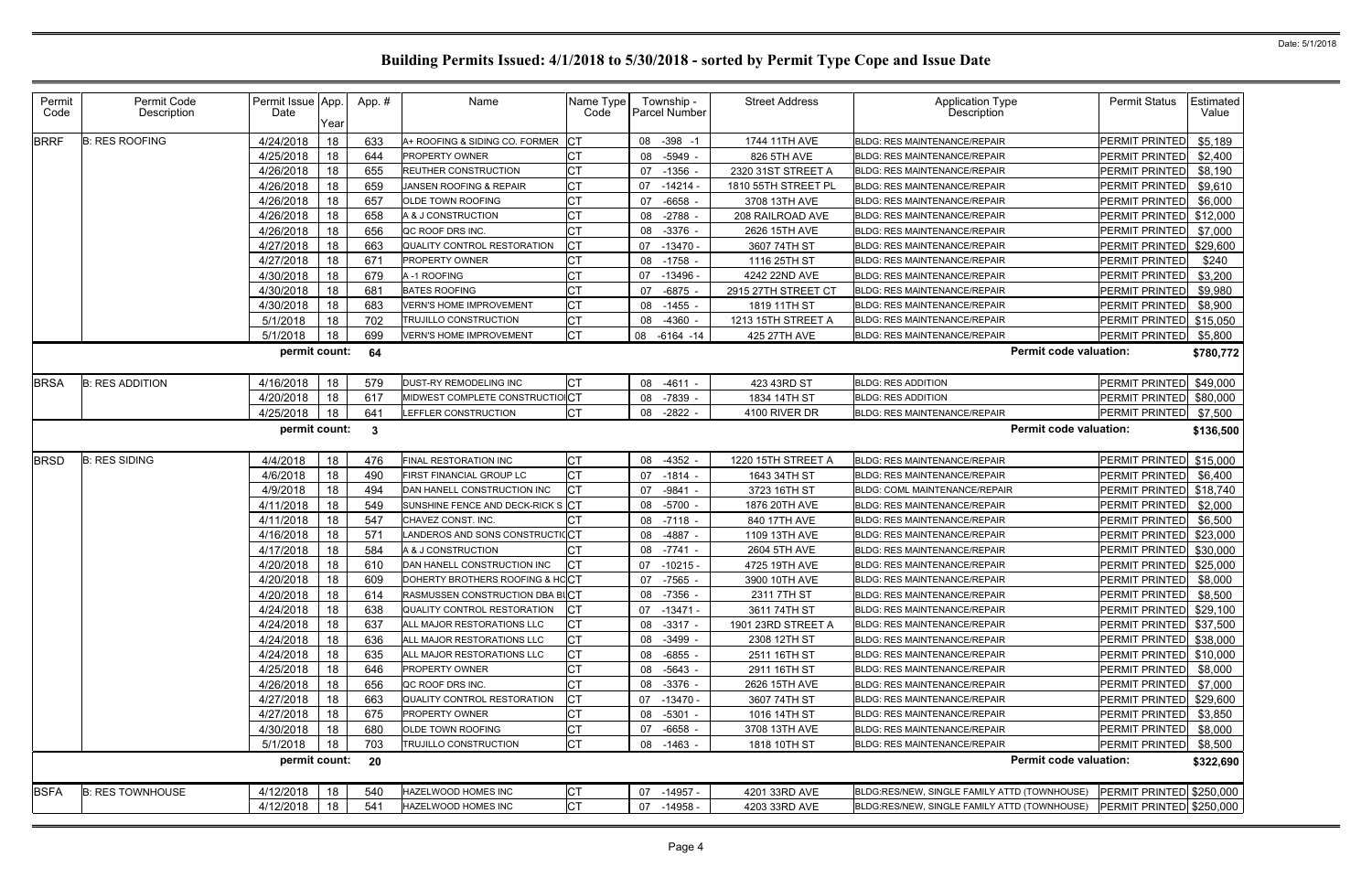| Permit<br>Code | Permit Code<br>Description        | Permit Issue App.<br>Date | Year | App.#                | Name                                                                                                                      | Name Type<br>Code                          | Township -<br>Parcel Number |           | <b>Street Address</b> | Application Type<br>Description              | <b>Permit Status</b>     | Estimated<br>Value |
|----------------|-----------------------------------|---------------------------|------|----------------------|---------------------------------------------------------------------------------------------------------------------------|--------------------------------------------|-----------------------------|-----------|-----------------------|----------------------------------------------|--------------------------|--------------------|
| <b>BSFA</b>    | <b>B: RES TOWNHOUSE</b>           | 4/23/2018                 | 18   | 626                  | <b>TRAPKUS BUILD</b><br>DEMARLIE MAINTENANCE                                                                              | IСТ<br><b>SC</b>                           | $07 -37 -$                  |           | 1415 51ST STREET DR   | BLDG:RES/NEW, SINGLE FAMILY ATTD (TOWNHOUSE) | PERMIT PRINTED \$101,550 |                    |
|                |                                   | 4/23/2018                 | 18   | 629                  | <b>TRAPKUS BUILD</b><br>DEMARLIE MAINTENANCE                                                                              | <b>CT</b><br><b>SC</b>                     | $07 -37 -$                  |           | 1417 51ST STREET DR   | BLDG:RES/NEW, SINGLE FAMILY ATTD (TOWNHOUSE) | PERMIT PRINTED \$101,550 |                    |
|                |                                   | 4/23/2018                 | 18   | 627                  | <b>TRAPKUS BUILD</b><br><b>DEMARLIE MAINTENANCE</b>                                                                       | <b>CT</b><br><b>SC</b>                     | $07 -37 -$                  |           | 1419 51ST STREET DR   | BLDG:RES/NEW, SINGLE FAMILY ATTD (TOWNHOUSE) | PERMIT PRINTED \$101,550 |                    |
|                |                                   | 4/23/2018                 | 18   | 631                  | <b>TRAPKUS BUILD</b><br>DEMARLIE MAINTENANCE                                                                              | Iст<br><b>SC</b>                           | $07 -37 -$                  |           | 1421 51ST STREET DR   | BLDG:RES/NEW, SINGLE FAMILY ATTD (TOWNHOUSE) | <b>PERMIT PRINTED</b>    | \$0                |
|                |                                   | permit count:             |      | 6                    |                                                                                                                           |                                            |                             |           |                       | <b>Permit code valuation:</b>                |                          | \$804,650          |
| <b>BSHD</b>    | B: RES SHED/ACCESSORY BLDG        | 4/13/2018                 | 18   | 569                  | PROPERTY OWNER                                                                                                            | <b>CT</b>                                  | 07 -12703 -                 |           | 3401 40TH ST          | BLDG: RES MAINTENANCE/REPAIR                 | <b>PERMIT PRINTED</b>    | \$3,456            |
|                |                                   | permit count:             |      | $\blacktriangleleft$ |                                                                                                                           |                                            |                             |           |                       | <b>Permit code valuation:</b>                |                          | \$3,456            |
| <b>BSMT</b>    | <b>B: RES BASEMENT WATERPROOF</b> | 4/6/2018                  | 18   | 491                  | MIDWEST RECONSTRUCTION CO                                                                                                 | $ _{CT}$                                   | 08 -7543 -                  |           | 2134 15TH STREET A    | BLDG: RES MAINTENANCE/REPAIR                 | <b>PERMIT PRINTED</b>    | \$5,120            |
|                |                                   | permit count:             |      | $\blacktriangleleft$ |                                                                                                                           |                                            |                             |           |                       | <b>Permit code valuation:</b>                |                          | \$5,120            |
| C <sub>2</sub> | CO DEPOSIT > \$25000              | 4/4/2018                  | 18   | 466                  | MIDWEST COMPLETE CONSTRUCTIOICT<br>CRAWFORD COMPANY<br>MIDWEST COMPLETE PLUMBING<br>TRI-CITY ELECTRIC COMPANY             | <b>SC</b><br><b>SC</b><br><b>SC</b>        | 07 -4988                    |           | 4003 26TH ST          | <b>BLDG: COML REMODEL</b>                    | PERMIT PRINTED           | \$40,000           |
|                |                                   | 4/6/2018                  | 18   | 485                  | <b>BLAZE RESTORATION INC</b><br>PETERSEN PLUMBING AND HEATING SC                                                          | lст                                        | 07 -6273 -                  |           | 2406 47TH ST          | <b>BLDG: RES MAINTENANCE/REPAIR</b>          | <b>PERMIT PRINTED</b>    | \$86,382           |
|                |                                   | 4/12/2018                 | 18   | 540                  | HAZELWOOD HOMES INC                                                                                                       | СT                                         | 07                          | $-14957$  | 4201 33RD AVE         | BLDG:RES/NEW, SINGLE FAMILY ATTD (TOWNHOUSE) | PERMIT PRINTED \$250,000 |                    |
|                |                                   | 4/12/2018                 | 18   | 541                  | HAZELWOOD HOMES INC                                                                                                       | lст                                        | 07                          | $-14958$  | 4203 33RD AVE         | BLDG:RES/NEW, SINGLE FAMILY ATTD (TOWNHOUSE) | PERMIT PRINTED           | \$250,000          |
|                |                                   | 4/13/2018                 | 18   | 565                  | <b>BOB JOHNSON CONSTRUCTION, INC CT</b><br><b>WIRTH INC</b><br><b>WRIGHT ELECTRIC</b>                                     | <b>SC</b><br><b>SC</b>                     | 08 -5430 -                  |           | 1209 4TH AVE          | <b>BLDG: COML REMODEL</b>                    | PERMIT PRINTED           | \$78,100           |
|                |                                   | 4/16/2018                 | 18   | 433                  | GEORGE H PASTOR & SONS, INC<br>LAKEWOOD ELECTRIC AND GENERATSC<br>DOUG'S HEATING & AIR COND<br>BLONDELL PLUMBING SERVICES | Iст<br><b>SC</b><br><b>SC</b>              | 07 - 344 - 9                |           | 4600 16TH ST          | <b>BLDG: COML REMODEL</b>                    | PERMIT PRINTED \$491,200 |                    |
|                |                                   | 4/16/2018                 | 18   | 579                  | DUST-RY REMODELING INC                                                                                                    | <b>CT</b>                                  | 08                          | $-4611 -$ | 423 43RD ST           | <b>BLDG: RES ADDITION</b>                    | PERMIT PRINTED \$49,000  |                    |
|                |                                   | 4/18/2018                 | 18   | 183                  | CRAWFORD HEATING & COOLING<br>LIGHTING MAINTENANCE INC                                                                    | <b>SC</b><br><b>SC</b>                     | $07 - 14028$                |           | 615 VALLEY VIEW DR    | <b>BLDG: COML REMODEL</b>                    | PERMIT PRINTED \$178,000 |                    |
|                |                                   | 4/18/2018                 | 18   | 484                  | RUSSELL CONSTRUCTION<br>RAGAN MECHANICAL INC.<br>ART-O-LITE ELECTRIC CO<br>HOME HEATING & A/C                             | lст<br><b>SC</b><br><b>SC</b><br><b>SC</b> | 07 -539 -                   |           | 2350 41ST ST          | <b>BLDG: RES REMODEL</b>                     | PERMIT PRINTED \$221,249 |                    |
|                |                                   | 4/18/2018                 | 18   | 602                  | PROPERTY OWNER                                                                                                            | <b>CT</b>                                  | 08 -3730 -                  |           | 2705 9TH AVE          | <b>BLDG: RES REMODEL</b>                     | PERMIT PRINTED \$31,750  |                    |
|                |                                   | 4/20/2018                 | 18   | 617                  | MIDWEST COMPLETE CONSTRUCTIOICT                                                                                           |                                            | 08 -7839 -                  |           | 1834 14TH ST          | <b>BLDG: RES ADDITION</b>                    | PERMIT PRINTED           | \$80,000           |
|                |                                   | 4/23/2018                 | 18   | 626                  | <b>TRAPKUS BUILD</b><br><b>DEMARLIE MAINTENANCE</b>                                                                       | Iст<br><b>SC</b>                           | 07 - 37 -                   |           | 1415 51ST STREET DR   | BLDG:RES/NEW, SINGLE FAMILY ATTD (TOWNHOUSE) | PERMIT PRINTED \$101,550 |                    |
|                |                                   | 4/23/2018                 | 18   | 629                  | <b>TRAPKUS BUILD</b><br>DEMARLIE MAINTENANCE                                                                              | <b>CT</b><br><b>SC</b>                     | $07 -37 -$                  |           | 1417 51ST STREET DR   | BLDG:RES/NEW, SINGLE FAMILY ATTD (TOWNHOUSE) | PERMIT PRINTED \$101,550 |                    |
|                |                                   | 4/23/2018                 | 18   | 627                  | <b>TRAPKUS BUILD</b><br>DEMARLIE MAINTENANCE                                                                              | Iст<br><b>SC</b>                           | 07 - 37 -                   |           | 1419 51ST STREET DR   | BLDG:RES/NEW, SINGLE FAMILY ATTD (TOWNHOUSE) | PERMIT PRINTED \$101,550 |                    |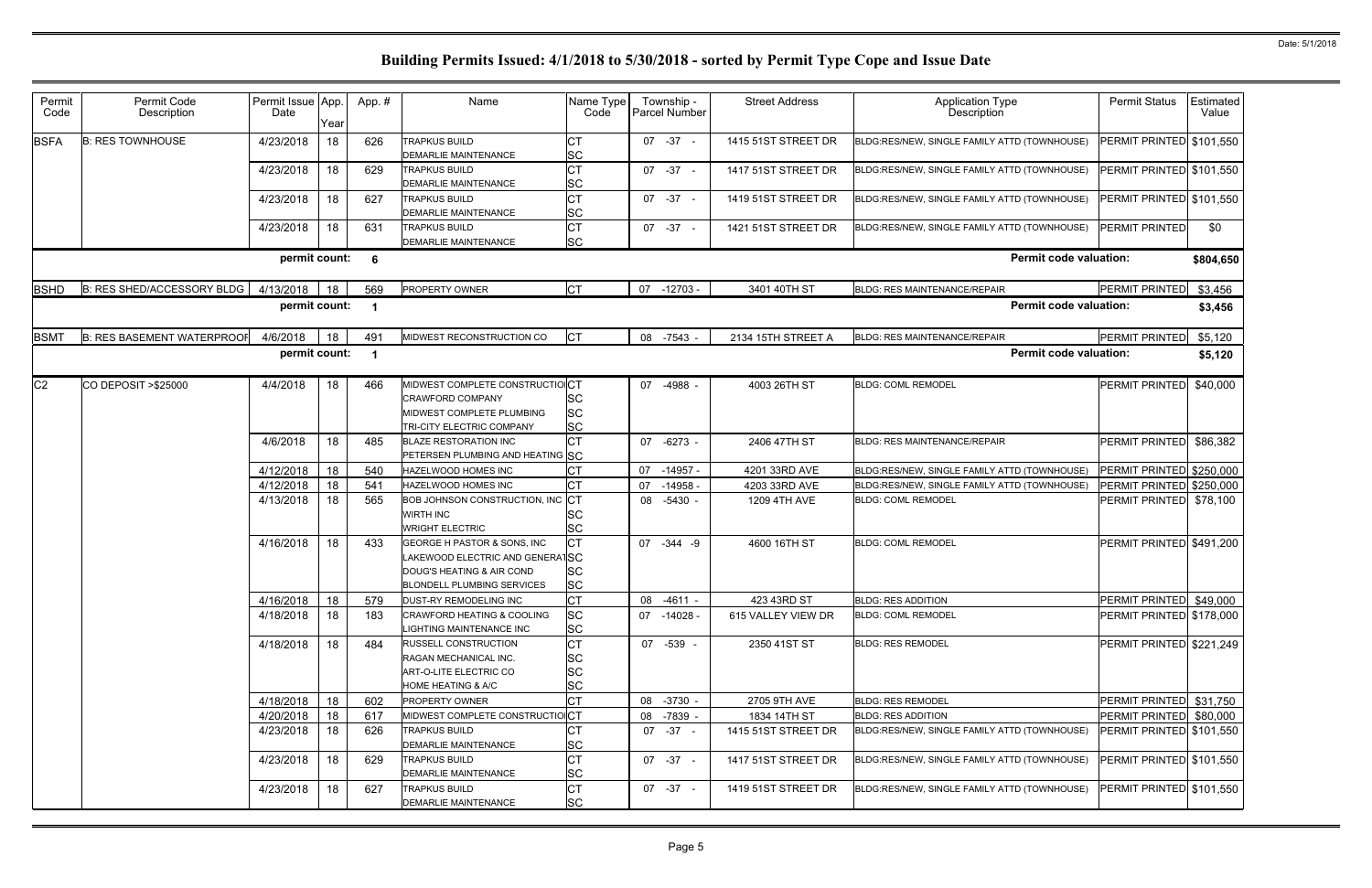| Permit<br>Code   | Permit Code<br>Description   | Permit Issue App.<br>Date | Year | App.# | Name                                                                                                                                     | Name Type<br>Code                                |    | Township -<br>Parcel Number | <b>Street Address</b>                   | Application Type<br>Description                         | <b>Permit Status</b>     | Estimated<br>Value |
|------------------|------------------------------|---------------------------|------|-------|------------------------------------------------------------------------------------------------------------------------------------------|--------------------------------------------------|----|-----------------------------|-----------------------------------------|---------------------------------------------------------|--------------------------|--------------------|
| C <sub>2</sub>   | CO DEPOSIT > \$25000         | 4/23/2018                 | 18   | 631   | <b>TRAPKUS BUILD</b><br><b>DEMARLIE MAINTENANCE</b>                                                                                      | <b>SC</b>                                        |    | $07 -37 -$                  | 1421 51ST STREET DR                     | BLDG:RES/NEW, SINGLE FAMILY ATTD (TOWNHOUSE)            | <b>PERMIT PRINTED</b>    | \$0                |
|                  |                              | 4/25/2018                 | 18   | 634   | PROPERTY OWNER                                                                                                                           | <b>CT</b>                                        | 07 | -12879 -10                  | 4250 44TH AVE                           | <b>BLDG: RES REMODEL</b>                                | PERMIT PRINTED \$60,700  |                    |
|                  |                              | permit count:             |      | 16    |                                                                                                                                          |                                                  |    |                             |                                         | <b>Permit code valuation:</b>                           |                          | \$2,121,031        |
| DRN <sub>1</sub> | <b>ENG: CLASS 1 DRAINAGE</b> | 4/2/2018                  | 18   | 446   | COOPMAN TRUCKING & EXCAVATINGCT<br>ROCK RIVER ELECTRIC INC                                                                               | <b>SC</b>                                        |    | 08 -5798 -                  | 1230 5TH AVE                            | <b>ENG: DRAINAGE PERMIT</b>                             | PERMIT PRINTED           | \$0                |
|                  |                              | 4/12/2018                 | 18   | 540   | HAZELWOOD HOMES INC                                                                                                                      | <b>CT</b>                                        |    | 07 -14957 -                 | 4201 33RD AVE                           | BLDG:RES/NEW, SINGLE FAMILY ATTD (TOWNHOUSE)            | PERMIT PRINTED \$250,000 |                    |
|                  |                              | 4/16/2018                 | 18   | 579   | DUST-RY REMODELING INC                                                                                                                   | <b>CT</b>                                        | 08 | $-4611$                     | 423 43RD ST                             | <b>BLDG: RES ADDITION</b>                               | PERMIT PRINTED           | \$49,000           |
|                  |                              | 4/17/2018                 | 18   | 582   | EVANS CONCRETE AND EXCAVCTING CT                                                                                                         |                                                  | 07 | $-13480$                    | 3610 74TH ST                            | <b>BLDG: RES DRIVEWAY</b>                               | PERMIT PRINTED           | \$0                |
|                  |                              | 4/20/2018                 | 18   | 617   | MIDWEST COMPLETE CONSTRUCTIOICT                                                                                                          |                                                  | 08 | -7839                       | 1834 14TH ST                            | <b>BLDG: RES ADDITION</b>                               | PERMIT PRINTED           | \$80,000           |
|                  |                              | 4/23/2018                 | 18   | 630   | <b>KLARKOWSKI CONSTRUCTION</b>                                                                                                           | IСТ                                              |    | 08 -7851                    | 1843 14TH ST                            | <b>BLDG: RES DRIVEWAY</b>                               | PERMIT PRINTED           | \$0                |
|                  |                              | 4/26/2018                 | 18   | 660   | ANDERSON COMMERCIAL CONCRETICT                                                                                                           |                                                  | 07 | $-425 - 1$                  | 5312 11TH AVENUE C                      | <b>ENG: DRAINAGE PERMIT</b>                             | PERMIT PRINTED           | \$0                |
|                  |                              | 4/27/2018                 | 18   | 670   | BEAVER BUILDERS INC                                                                                                                      | <b>CT</b>                                        | 07 | $-15036$                    | 6104 34TH AVENUE A CT                   | <b>ENG: DRAINAGE PERMIT</b>                             | <b>PERMIT PRINTED</b>    | \$0                |
|                  |                              | 4/27/2018                 | 18   | 676   | <b>KLARKOWSKI CONSTRUCTION</b>                                                                                                           | <b>CT</b>                                        | 08 | $-6841$                     | 1530 24TH AVE                           | <b>ENG: DRAINAGE PERMIT</b>                             | PERMIT PRINTED           | \$0                |
|                  |                              | permit count:             |      | 9     |                                                                                                                                          |                                                  |    |                             |                                         | <b>Permit code valuation:</b>                           |                          | \$379,000          |
| EC               | E: COML ELECTRICAL           | 4/3/2018                  | 18   | 418   | <b>MARKIN ELECTRIC</b><br>HOMETOWN PLUMBING & HEATING CSC                                                                                | <b>SC</b>                                        |    | 08 -3450 -A                 | 1623 15TH ST                            | <b>BLDG: COML REMODEL</b>                               | PERMIT PRINTED           | \$17,500           |
|                  |                              | 4/6/2018                  | 18   | 447   | EMERY CONSTRUCTION GROUP, INC CT<br>ART-O-LITE ELECTRIC CO                                                                               | <b>SC</b>                                        |    | 07 -4932                    |                                         | 4512 AVENUE OF THE CITIES BLDG: COML MAINTENANCE/REPAIR | PERMIT PRINTED           | \$900              |
|                  |                              | 4/9/2018                  | 18   | 499   | TRI-CITY ELECTRIC COMPANY                                                                                                                | <b>CT</b>                                        | 08 | $-553 - 3$                  | 2935 4TH AVE                            | ELEC: SERVICE                                           | PERMIT PRINTED           | \$0                |
|                  |                              | 4/12/2018                 | 18   | 433   | GEORGE H PASTOR & SONS, INC<br>LAKEWOOD ELECTRIC AND GENERATSC<br>DOUG'S HEATING & AIR COND<br><b>BLONDELL PLUMBING SERVICES</b>         | <b>CT</b><br><b>SC</b><br><b>SC</b>              |    | 07 - 344 - 9                | 4600 16TH ST                            | <b>BLDG: COML REMODEL</b>                               | PERMIT PRINTED \$491,200 |                    |
|                  |                              | 4/13/2018                 | 18   | 564   | CARDINAL ELECTRIC COMPANY                                                                                                                | <b>CT</b>                                        | 08 | -2644 -A                    | 4801 RIVER DR                           | ELEC: WIRING, MISC                                      | PERMIT PRINTED           | \$0                |
|                  |                              | 4/18/2018                 | 18   | 183   | <b>CRAWFORD HEATING &amp; COOLING</b><br>LIGHTING MAINTENANCE INC                                                                        | <b>SC</b><br><b>SC</b>                           |    | $07 - 14028$                | 615 VALLEY VIEW DR                      | <b>BLDG: COML REMODEL</b>                               | PERMIT PRINTED \$178,000 |                    |
|                  |                              | 4/19/2018                 | 18   | 484   | <b>RUSSELL CONSTRUCTION</b><br>RAGAN MECHANICAL INC.<br>ART-O-LITE ELECTRIC CO<br><b>HOME HEATING &amp; A/C</b>                          | <b>CT</b><br><b>SC</b><br><b>SC</b><br><b>SC</b> |    | 07 -539 -                   | 2350 41ST ST                            | <b>BLDG: RES REMODEL</b>                                | PERMIT PRINTED \$221,249 |                    |
|                  |                              | 4/19/2018                 | 18   | 446   | COOPMAN TRUCKING & EXCAVATING CT<br><b>ROCK RIVER ELECTRIC INC</b>                                                                       | SC                                               |    | 08 -5798 -                  | 1230 5TH AVE                            | <b>ENG: DRAINAGE PERMIT</b>                             | <b>PERMIT PRINTED</b>    | \$0                |
|                  |                              | 4/23/2018                 | -17  | 2743  | TIMBER STONE INC.<br>AERO PLUMBING AND HEATING<br>BLACKHAWK ELECTRIC ENTERPRISE SC<br><b>FIREPLACES PLUS</b><br><b>BRADY COMPANY, JL</b> | <b>CT</b><br><b>SC</b><br><b>SC</b><br><b>SC</b> |    | 07 -12837 -                 | 1310 36TH AVE                           | <b>BLDG: COML MAINTENANCE/REPAIR</b>                    | PERMIT PRINTED \$16,500  |                    |
|                  |                              | 4/23/2018                 | 18   | 624   | TRI-CITY ELECTRIC COMPANY                                                                                                                | <b>CT</b>                                        |    | 07 -344 -10                 | 4750 16TH ST                            | ELEC: REPAIR                                            | PERMIT PRINTED           | \$0                |
|                  |                              | 4/26/2018                 | 18   | 661   | ACCURATE ELCT INSTALLATION LLC CT                                                                                                        |                                                  | 07 | $-77 -$                     | 3658 AVENUE OF THE CITIES ELEC: SERVICE |                                                         | <b>PERMIT PRINTED</b>    | \$0                |
|                  |                              | 4/26/2018                 | 18   | 648   | KOEHLER ELECTRIC INC, J W                                                                                                                | <b>CT</b>                                        |    | 08 -7558 -                  | 2125 16TH ST                            | ELEC: SERVICE                                           | PERMIT PRINTED           | \$0                |
|                  |                              | 5/1/2018                  | 18   | 49    | KNOLLWOOD TECHNOLOGIES<br>NEWKIRK ELECTRIC ASSOCIATES, I                                                                                 | <b>CT</b><br> SC                                 |    | 07 -67 -B                   | 1520 41ST ST                            | BLDG: CELLULAR STATION/TOWER                            | PERMIT PRINTED \$25,000  |                    |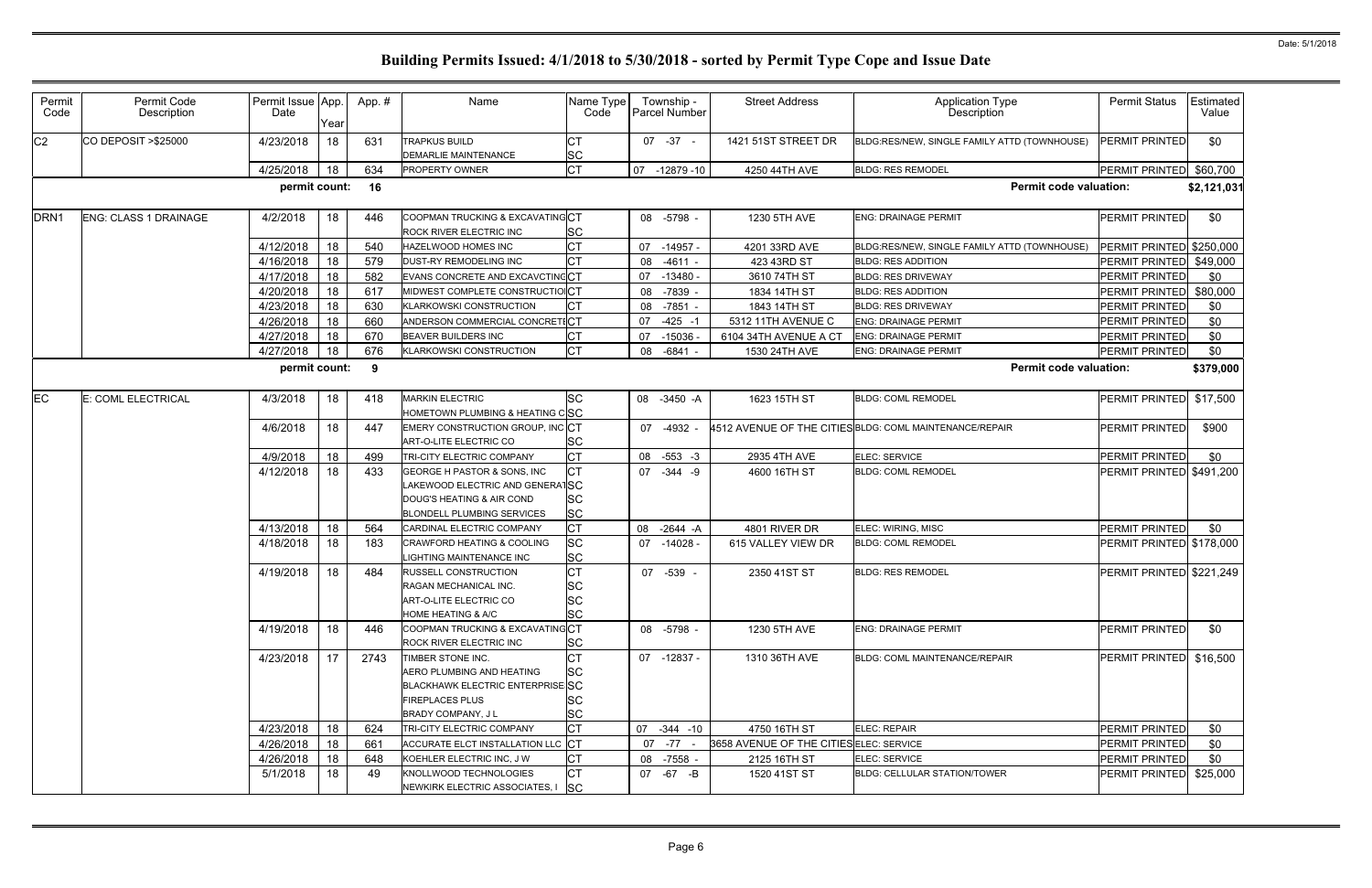| Permit<br>Code | Permit Code<br>Description | Permit Issue App.<br>Date | Year | App.#        | Name                                                            | Name Type<br>Code                   | Township -<br>Parcel Number | <b>Street Address</b>                         | <b>Application Type</b><br>Description   | <b>Permit Status</b>      | Estimated<br>Value |
|----------------|----------------------------|---------------------------|------|--------------|-----------------------------------------------------------------|-------------------------------------|-----------------------------|-----------------------------------------------|------------------------------------------|---------------------------|--------------------|
|                |                            | permit count:             |      | 13           |                                                                 |                                     |                             |                                               | <b>Permit code valuation:</b>            |                           | \$950,349          |
| <b>ECI</b>     | E: COML INVESTIGATION      | 4/5/2018                  | 18   | 482          | QCA ELECTRIC                                                    | СT                                  | 07 -344 -10                 | 4750 16TH ST                                  | <b>INVESTIGATION</b>                     | PERMIT PRINTED            | \$0                |
|                |                            | permit count:             |      |              |                                                                 |                                     |                             |                                               | <b>Permit code valuation:</b>            |                           | \$0                |
| <b>ENA</b>     | <b>B: RES SIDEWALK</b>     | 4/2/2018                  | 18   | 457          | <b>BOB IHRIG</b>                                                |                                     | $-12987$<br>07              | 2929 28TH AVENUE A                            | <b>BLDG: RES SIDEWALK</b>                | PERMIT PRINTED            | \$0                |
|                |                            | 4/20/2018                 | 18   | 606          | CROSS CONCRETE CONSTRUCTION                                     | СT                                  | 07<br>$-13568 - 6$          | 11 THORNWOOD CT                               | BLDG: RES DRIVEWAY & SIDEWALK            | <b>PERMIT PRINTED</b>     | \$0                |
|                |                            | 4/20/2018                 | 18   | 607          | CROSS CONCRETE CONSTRUCTION                                     | ICT                                 | 07<br>$-13571 - 8$          | 17 THORNWOOD CT                               | <b>BLDG: RES DRIVEWAY &amp; SIDEWALK</b> | <b>PERMIT PRINTED</b>     | \$0                |
|                |                            | 4/23/2018                 | 18   | 621          | CURRY CONSTRUCTION INC, KEN                                     |                                     | $-10670 -$<br>07            | 4813 50TH ST                                  | <b>BLDG: RES DRIVEWAY &amp; SIDEWALK</b> | PERMIT PRINTED            | \$0                |
|                |                            | 4/23/2018                 | 18   | 619          | <b>GRANET CONSTRUCTION</b>                                      | СT                                  | 07<br>-14767 -              | 3515 72ND ST                                  | BLDG: RES DRIVEWAY & SIDEWALK            | PERMIT PRINTED            | \$0                |
|                |                            | permit count:             |      | -5           |                                                                 |                                     |                             |                                               | <b>Permit code valuation:</b>            |                           | \$0                |
| <b>ENB</b>     | <b>B: RES DRIVEWAY</b>     | 4/2/2018                  | 18   | 445          | EVANS CONCRETE AND EXCAVCTINGCT                                 |                                     | 07<br>$-14661$              | 3649 70TH STREET CT                           | <b>BLDG: RES DRIVEWAY</b>                | PERMIT PRINTED            | \$0                |
|                |                            | 4/17/2018                 | 18   | 582          | EVANS CONCRETE AND EXCAVCTINCCT                                 |                                     | $-13480$<br>07              | 3610 74TH ST                                  | <b>BLDG: RES DRIVEWAY</b>                | PERMIT PRINTED            | \$0                |
|                |                            | 4/20/2018                 | 18   | 606          | CROSS CONCRETE CONSTRUCTION                                     | ICT                                 | 07<br>$-13568 - 6$          | 11 THORNWOOD CT                               | BLDG: RES DRIVEWAY & SIDEWALK            | PERMIT PRINTED            | \$0                |
|                |                            | 4/20/2018                 | 18   | 607          | CROSS CONCRETE CONSTRUCTION                                     | IСТ                                 | $-13571 - 8$<br>07          | 17 THORNWOOD CT                               | BLDG: RES DRIVEWAY & SIDEWALK            | PERMIT PRINTED            | \$0                |
|                |                            | 4/23/2018                 | 18   | 621          | CURRY CONSTRUCTION INC, KEN                                     |                                     | 07<br>$-10670 -$            | 4813 50TH ST                                  | <b>BLDG: RES DRIVEWAY &amp; SIDEWALK</b> | PERMIT PRINTED            | \$0                |
|                |                            | 4/23/2018                 | 18   | 619          | <b>GRANET CONSTRUCTION</b>                                      | <b>CT</b>                           | 07<br>$-14767$              | 3515 72ND ST                                  | BLDG: RES DRIVEWAY & SIDEWALK            | <b>PERMIT PRINTED</b>     | \$0                |
|                |                            | permit count:             |      | 6            |                                                                 |                                     |                             |                                               | <b>Permit code valuation:</b>            |                           | \$0                |
| <b>ENC</b>     | <b>B: COML SIDEWALK</b>    | 4/2/2018                  | 18   | 448          | EMERY CONSTRUCTION GROUP, INC                                   |                                     | $-1560$<br>07               | 3121 AVENUE OF THE CITIES BLDG: COML SIDEWALK |                                          | <b>PERMIT PRINTED</b>     | \$0                |
|                |                            | 4/25/2018                 | 18   | 645          | GOETZ CONCRETE CONSTRUCTION                                     | ICT                                 | $-397 - 8$<br>07            | 4005 7TH ST                                   | <b>BLDG: COML SIDEWALK</b>               | PERMIT PRINTED            | \$0                |
|                |                            | 4/26/2018                 | 18   | 660          | ANDERSON COMMERCIAL CONCRETICT                                  |                                     | 07<br>$-425 - 1$            | 5312 11TH AVENUE C                            | <b>ENG: DRAINAGE PERMIT</b>              | PERMIT PRINTED            | \$0                |
|                |                            | permit count:             |      | $\mathbf{3}$ |                                                                 |                                     |                             |                                               | <b>Permit code valuation:</b>            |                           | \$0                |
| <b>ER</b>      | E: RES ELECTRICAL          | 4/5/2018                  | 18   | 481          | ROCK RIVER ELECTRIC INC                                         | СT                                  | $-6886$<br>08               | 1439 24TH AVE                                 | ELEC: REWIRE                             | <b>PERMIT PRINTED</b>     | \$0                |
|                |                            | 4/6/2018                  | 18   | 487          | PIZANO ELECTRIC INC                                             |                                     | $-2797 -$<br>08             | 405 3RD ST                                    | ELEC: WIRING, MISC                       | PERMIT PRINTED            | \$0                |
|                |                            | 4/6/2018                  | 18   | 486          | PIZANO ELECTRIC INC                                             |                                     | $-822$<br>08                | 402 3RD ST                                    | ELEC: WIRING, MISC                       | FINAL INSPECTIO           | \$0                |
|                |                            | 4/6/2018                  | 18   | 488          | PIZANO ELECTRIC INC                                             |                                     | $-908$<br>08                | 161 6TH AVE                                   | ELEC: WIRING, MISC                       | <b>PERMIT PRINTED</b>     | \$0                |
|                |                            | 4/9/2018                  | 18   | 480          | <b>PROPERTY OWNER</b><br>POINT ELECTRIC<br><b>CRUZ PLUMBING</b> | <b>CT</b><br><b>SC</b><br><b>SC</b> | -5660<br>07                 | 2422 44TH ST                                  | <b>BLDG: RES REMODEL</b>                 | PERMIT PRINTED \$19,000   |                    |
|                |                            | 4/9/2018                  | 18   | 498          | <b>MARKIN ELECTRIC</b>                                          | <b>CT</b>                           | 07 -926 -                   | 3606 19TH AVE                                 | ELEC: SERVICE                            | <b>FINAL INSPECTIO</b>    | \$0                |
|                |                            | 4/9/2018                  | 18   | 441          | WERNER RESTORATION SVCS INC<br>SHAW ELECTRIC INC                | СT<br><b>SC</b>                     | 08 -6461 -72                | 3230 14TH ST                                  | <b>BLDG: RES REMODEL</b>                 | PERMIT PRINTED ########## |                    |
|                |                            | 4/10/2018                 | 18   | 504          | PROPERTY OWNER                                                  | СT                                  | 08 -4077 -                  | 4225 10TH AVE                                 | ELEC: RESIDENTIAL, NEW                   | PERMIT PRINTED            | \$0                |
|                |                            | 4/12/2018                 | 18   | 551          | TRI-CITY ELECTRIC COMPANY                                       | СT                                  | -12758 -<br>07              | 1206 48TH ST                                  | ELEC: SERVICE                            | PERMIT PRINTED            | \$0                |
|                |                            | 4/12/2018                 | 18   | 550          | JANSEN ELECTRIC INC                                             |                                     | $-9502 -$<br>07             | 3436 49TH ST                                  | ELEC: SERVICE                            | <b>PERMIT PRINTED</b>     | \$0                |
|                |                            | 4/13/2018                 | 18   | 563          | PIKUZA ELECTRIC INC                                             |                                     | $-6855 -$<br>08             | 2511 16TH ST                                  | ELEC: SERVICE                            | <b>PERMIT PRINTED</b>     | \$0                |
|                |                            | 4/16/2018                 | 18   | 572          | ART-O-LITE ELECTRIC CO                                          | СT                                  | 08<br>$-4919 -$             | 1406 11TH ST                                  | ELEC: SERVICE                            | PERMIT PRINTED            | \$0                |
|                |                            | 4/17/2018                 | 18   | 580          | ELECTRIC DOCTOR SERVICE LLC                                     | СT                                  | 07<br>$-7822 -$             | 3205 26TH AVENUE CT                           | <b>ELEC: REWIRE</b>                      | PERMIT PRINTED            | \$0                |
|                |                            | 4/17/2018                 | 18   | 581          | ELECTRIC DOCTOR SERVICE LLC                                     |                                     | 08<br>$-4940 -$             | 1427 10TH ST                                  | <b>ELEC: REWIRE</b>                      | <b>FINAL INSPECTIO</b>    | \$0                |
|                |                            | 4/18/2018                 | 18   | 601          | <b>BLACKHAWK ELECTRIC ENTERPRISE CT</b>                         |                                     | $-10636$<br>07              | 4740 48TH STREET A                            | ELEC: SERVICE                            | <b>PERMIT PRINTED</b>     | \$0                |
|                |                            | 4/18/2018                 | 18   | 600          | ELECTRIC DOCTOR SERVICE LLC                                     |                                     | $-4308 -$<br>08             | 2442 15TH AVE                                 | ELEC: SERVICE                            | <b>FINAL INSPECTIO</b>    | \$0                |
|                |                            | 4/18/2018                 | 18   | 592          | TRI-CITY ELECTRIC COMPANY                                       | CТ                                  | 08 -52 -                    | 2531 15TH AVE                                 | ELEC: REPAIR                             | PERMIT PRINTED            | \$0                |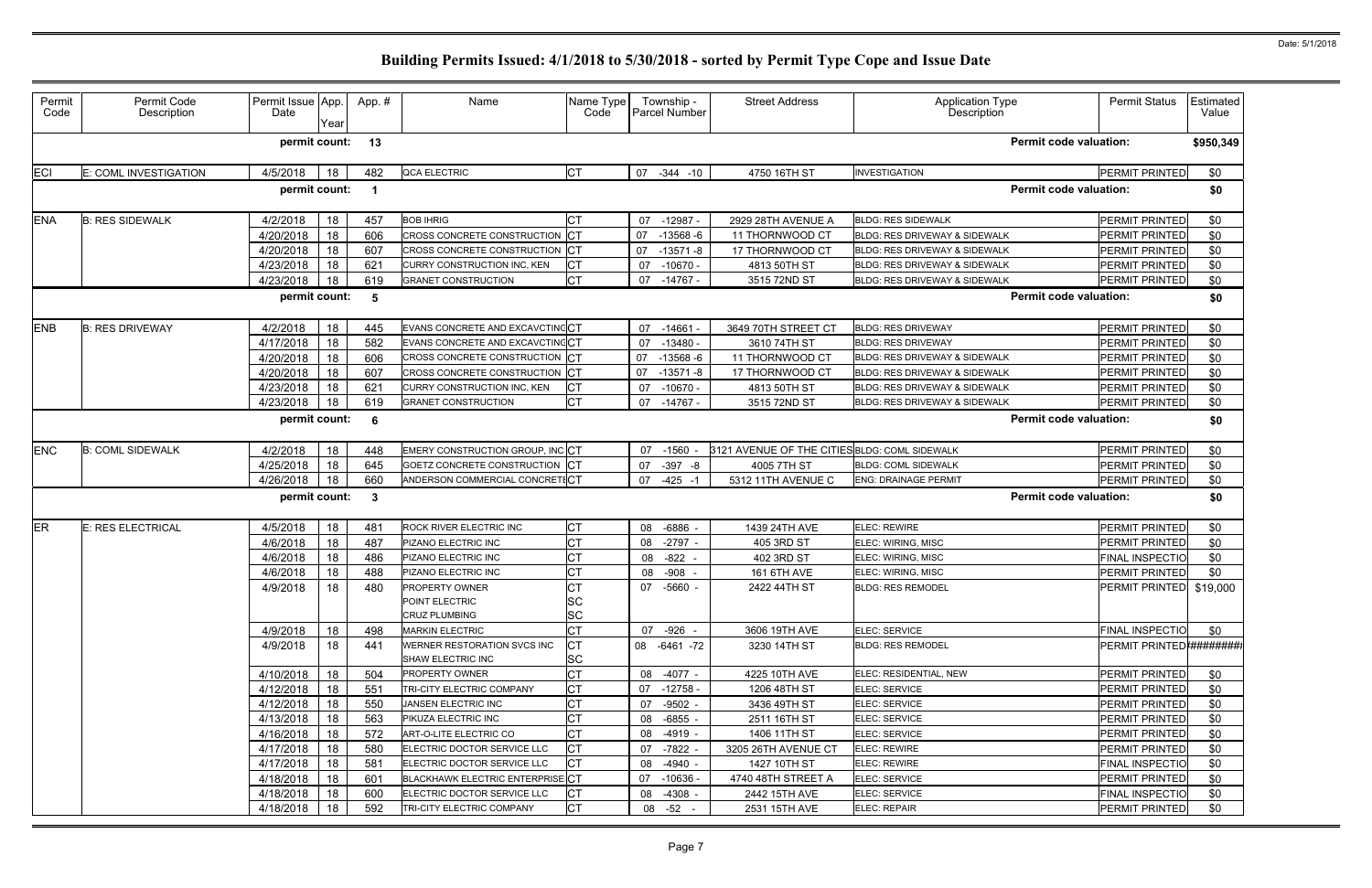| ype<br>n                      | <b>Permit Status</b>     | Estimated<br>Value |
|-------------------------------|--------------------------|--------------------|
|                               | PERMIT PRINTED           | \$40,000           |
|                               | PERMIT PRINTED           | \$0                |
|                               | PERMIT PRINTED           | \$0                |
|                               | PERMIT PRINTED           | \$0                |
| <b>Permit code valuation:</b> |                          | \$5,070,487        |
|                               | PERMIT PRINTED           | \$491,200          |
| <b>Permit code valuation:</b> |                          | \$491,200          |
|                               | PERMIT PRINTED           | \$78,100           |
| <b>Permit code valuation:</b> |                          | \$78,100           |
|                               | PERMIT PRINTED           | \$0                |
|                               | PERMIT PRINTED           | \$178,000          |
|                               | PERMIT PRINTED           | \$0                |
|                               | PERMIT PRINTED           | \$80,000           |
|                               | PERMIT PRINTED           | \$0                |
|                               | PERMIT PRINTED           | \$221,249          |
| ' Build-out                   | PERMIT PRINTED ######### |                    |
|                               | PERMIT PRINTED           | \$0                |
| <b>Permit code valuation:</b> |                          | \$9,479,249        |
|                               | PERMIT PRINTED           | \$78,100           |
|                               | PERMIT PRINTED           | \$491,200          |
|                               |                          |                    |

| Permit<br>Code | Permit Code<br>Description      | Permit Issue App.<br>Date | Year | App. # | Name                                                                                                                      | Name Type<br>Code                                | Township -<br>Parcel Number | <b>Street Address</b> | <b>Application Type</b><br>Description | <b>Permit Status</b>          | Estimated<br>Value |
|----------------|---------------------------------|---------------------------|------|--------|---------------------------------------------------------------------------------------------------------------------------|--------------------------------------------------|-----------------------------|-----------------------|----------------------------------------|-------------------------------|--------------------|
| <b>ER</b>      | <b>E: RES ELECTRICAL</b>        | 4/23/2018                 | 18   | 466    | MIDWEST COMPLETE CONSTRUCTIOICT<br><b>CRAWFORD COMPANY</b><br>MIDWEST COMPLETE PLUMBING<br>TRI-CITY ELECTRIC COMPANY      | <b>SC</b><br><b>SC</b><br><b>SC</b>              | 07 -4988 -                  | 4003 26TH ST          | <b>BLDG: COML REMODEL</b>              | <b>PERMIT PRINTED</b>         | \$40,000           |
|                |                                 | 4/26/2018                 | 18   | 647    | ELECTRIC DOCTOR SERVICE LLC                                                                                               | <b>CT</b>                                        | $-472 -$<br>08              | 901 46TH STREET DR    | ELEC: SERVICE                          | <b>PERMIT PRINTED</b>         | \$0                |
|                |                                 | 4/27/2018                 | 18   | 673    | PROPERTY OWNER                                                                                                            | <b>CT</b>                                        | 07<br>$-535 -23$            | 2929 13TH AVE         | ELEC: SERVICE                          | <b>PERMIT PRINTED</b>         | \$0                |
|                |                                 | 5/1/2018                  | 18   | 695    | <b>MARKIN ELECTRIC</b>                                                                                                    | Iст                                              | $-6420$<br>08               | 813 17TH AVE          | <b>ELEC: REPAIR</b>                    | <b>PERMIT PRINTED</b>         | \$0                |
|                |                                 | permit count:             |      | 21     |                                                                                                                           |                                                  |                             |                       |                                        | <b>Permit code valuation:</b> | \$5,070,487        |
| EXC1           | <b>ENG: EZ CLASS 1 DRAINAGE</b> | 5/1/2018                  | 18   | 433    | GEORGE H PASTOR & SONS, INC<br>LAKEWOOD ELECTRIC AND GENERATSC<br>DOUG'S HEATING & AIR COND<br>BLONDELL PLUMBING SERVICES | <b>CT</b><br><b>SC</b><br><b>SC</b>              | 07 - 344 - 9                | 4600 16TH ST          | <b>BLDG: COML REMODEL</b>              | PERMIT PRINTED \$491,200      |                    |
|                |                                 | permit count:             |      | -1     |                                                                                                                           |                                                  |                             |                       |                                        | <b>Permit code valuation:</b> | \$491,200          |
| <b>EZC</b>     | E: EZ/COML, ELECTRICAL          | 4/16/2018                 | 18   | 565    | <b>BOB JOHNSON CONSTRUCTION, INC CT</b><br><b>WIRTH INC</b><br><b>WRIGHT ELECTRIC</b>                                     | <b>SC</b><br><b>SC</b>                           | 08 -5430 -                  | 1209 4TH AVE          | <b>BLDG: COML REMODEL</b>              | PERMIT PRINTED                | \$78,100           |
|                |                                 | permit count:             |      | -1     |                                                                                                                           |                                                  |                             |                       |                                        | <b>Permit code valuation:</b> | \$78,100           |
| <b>MC</b>      | M: COML MECHANICAL              | 4/4/2018                  | 18   | 473    | HOME HEATING & A/C                                                                                                        | <b>CT</b>                                        | -539<br>07                  | 2350 41ST ST          | HTG: OTHER, INSTALL/REPLACE            | <b>PERMIT PRINTED</b>         | \$0                |
|                |                                 | 4/18/2018                 | 18   | 183    | CRAWFORD HEATING & COOLING<br>LIGHTING MAINTENANCE INC                                                                    | <b>SC</b><br><b>SC</b>                           | 07 -14028 -                 | 615 VALLEY VIEW DR    | <b>BLDG: COML REMODEL</b>              | PERMIT PRINTED \$178,000      |                    |
|                |                                 | 4/18/2018                 | 18   | 590    | BRADY COMPANY, J L                                                                                                        | <b>CT</b>                                        | 08<br>$-1621$               | 3712 4TH AVE          | HTG: OTHER, INSTALL/REPLACE            | PERMIT PRINTED                | \$0                |
|                |                                 | 4/24/2018                 | 17   | 1904   | STANLEY CAMPBELL CONSTRUCTIONCT<br>PETERSEN PLUMBING AND HEATING SC<br>SCHEBLER COMPANY                                   | <b>SC</b>                                        | 07 -240 -1                  | 2700 53RD ST          | <b>BLDG: COML REMODEL</b>              | PERMIT PRINTED                | \$80,000           |
|                |                                 | 4/26/2018                 | 18   | 651    | TOTAL MAINTENANCE INC<br>TOTAL MAINTENANCE INC                                                                            | <b>CT</b><br>Iст                                 | 08 -7322                    | 211 53RD ST           | HTG: ROOFTOP UNIT, REPLACE             | <b>PERMIT PRINTED</b>         | \$0                |
|                |                                 | 4/27/2018                 | 18   | 484    | RUSSELL CONSTRUCTION<br>RAGAN MECHANICAL INC.<br>ART-O-LITE ELECTRIC CO<br><b>HOME HEATING &amp; A/C</b>                  | <b>CT</b><br><b>SC</b><br><b>SC</b><br><b>SC</b> | 07 -539                     | 2350 41ST ST          | <b>BLDG: RES REMODEL</b>               | PERMIT PRINTED \$221,249      |                    |
|                |                                 | 4/27/2018                 | 17   | 187    | <b>GORMAN &amp; CO</b><br>PETERSEN PLUMBING AND HEATING SC<br>DOUG'S HEATING & AIR COND                                   | СT<br><b>SC</b>                                  | 08 -6858 -                  | 1518 25TH AVE         | BLDG:RES/EXSTG, MULTI-FAMILY BUILD-OUT |                               |                    |
|                |                                 | 5/1/2018                  | 18   | 700    | BRADY COMPANY, J L<br><b>FIREPLACES PLUS</b>                                                                              | <b>CT</b><br><b>CT</b>                           | 07 -12837 -                 | 1310 36TH AVE         | HTG: FURNACE/AC, REPLACE               | PERMIT PRINTED                | \$0                |
|                |                                 | permit count:             |      | 8      |                                                                                                                           |                                                  |                             |                       |                                        | <b>Permit code valuation:</b> | \$9,479,249        |
| <b>MEZC</b>    | M: EZ/COML, MECHANICAL          | 4/13/2018                 | 18   | 565    | BOB JOHNSON CONSTRUCTION, INC CT<br><b>WIRTH INC</b><br><b>WRIGHT ELECTRIC</b>                                            | <b>SC</b><br><b>SC</b>                           | 08 -5430 -                  | 1209 4TH AVE          | <b>BLDG: COML REMODEL</b>              | PERMIT PRINTED                | \$78,100           |
|                |                                 | 4/16/2018                 | 18   | 433    | GEORGE H PASTOR & SONS, INC<br>LAKEWOOD ELECTRIC AND GENERATSC<br>DOUG'S HEATING & AIR COND                               | <b>CT</b><br><b>SC</b>                           | 07 - 344 - 9                | 4600 16TH ST          | <b>BLDG: COML REMODEL</b>              | PERMIT PRINTED \$491,200      |                    |
|                |                                 |                           |      |        |                                                                                                                           |                                                  |                             |                       |                                        |                               |                    |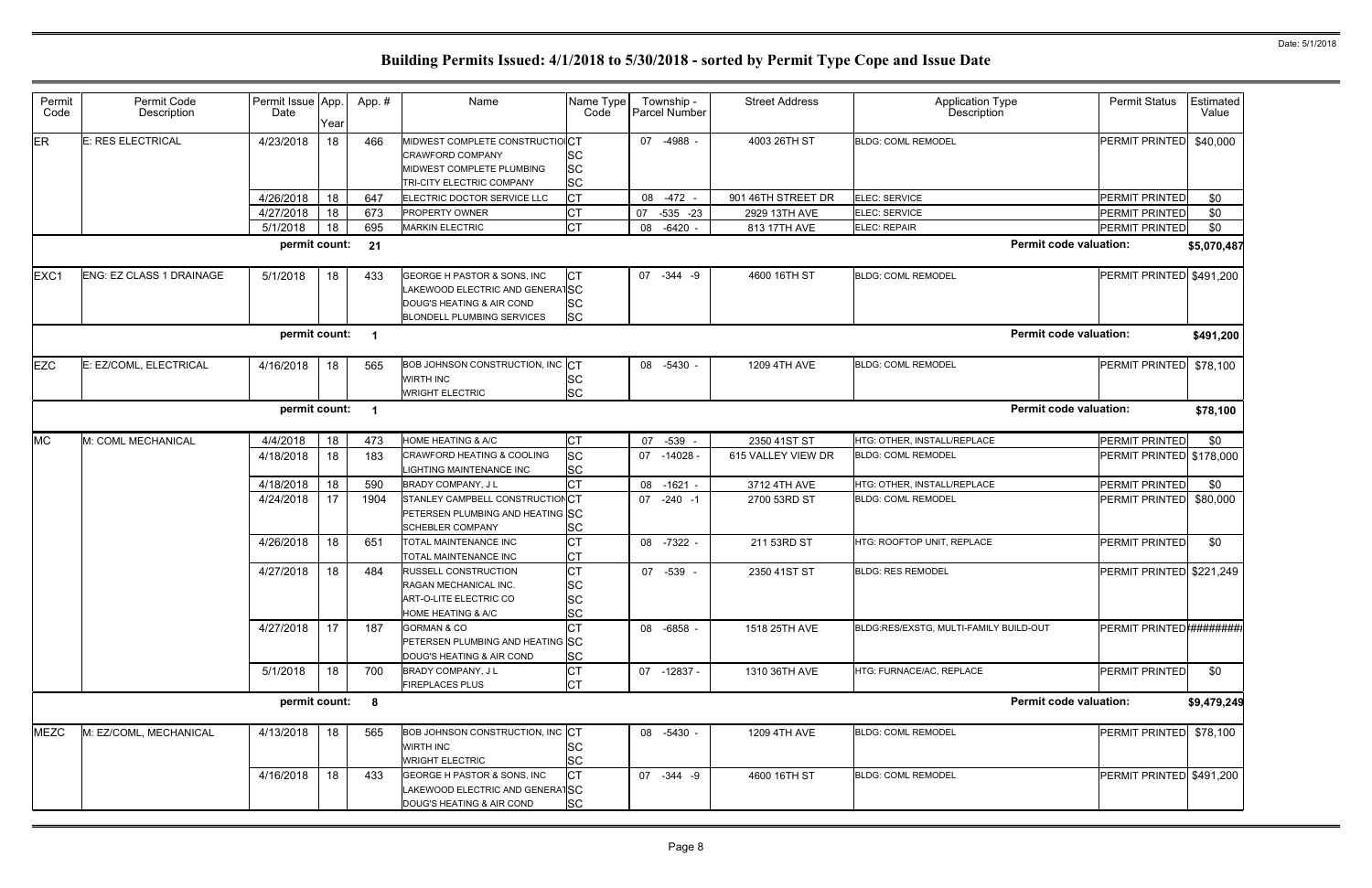| Permit<br>Code | Permit Code<br>Description | Permit Issue App.<br>Date | Year           | App.#        | Name                                                                                                          | Name Type<br>Code                   | Township -<br><b>Parcel Number</b> | <b>Street Address</b>       | <b>Application Type</b><br>Description                   | <b>Permit Status</b>             | Estimated<br>Value |
|----------------|----------------------------|---------------------------|----------------|--------------|---------------------------------------------------------------------------------------------------------------|-------------------------------------|------------------------------------|-----------------------------|----------------------------------------------------------|----------------------------------|--------------------|
| <b>MEZC</b>    | M: EZ/COML, MECHANICAL     | 4/16/2018                 | 18             | 433          | <b>BLONDELL PLUMBING SERVICES</b>                                                                             | <b>SC</b>                           | 07 -344 -9                         | 4600 16TH ST                | <b>BLDG: COML REMODEL</b>                                | PERMIT PRINTED \$491,200         |                    |
|                |                            | permit count:             |                | $\mathbf{2}$ |                                                                                                               |                                     |                                    |                             | <b>Permit code valuation:</b>                            |                                  | \$569,300          |
| MM             | ZM: MECHANICAL (MAIL-IN)   | 4/13/2018                 | $\overline{2}$ | 963          | BRADY COMPANY, J L                                                                                            | <b>CT</b>                           | -6875 -<br>07                      | 2915 27TH STREET CT         | HTG: FURNACE/AC, REPLACE                                 | PERMIT PRINTED                   | \$5,000            |
|                |                            | permit count:             |                |              |                                                                                                               |                                     |                                    |                             | <b>Permit code valuation:</b>                            |                                  | \$5,000            |
| <b>MR</b>      | M: RES MECHANICAL          | 4/3/2018                  | 18             | 463          | <b>B &amp; W TIN SHOP</b>                                                                                     | <b>CT</b>                           | $-10631$<br>07                     | 4716 48TH STREET A          | HTG: GAS MTR RECONNECT AFTER 6 MONTHS                    | <b>PERMIT PRINTED</b>            | \$0                |
|                |                            | 4/5/2018                  | 18             | 466          | MIDWEST COMPLETE CONSTRUCTIOICT<br>CRAWFORD COMPANY<br>MIDWEST COMPLETE PLUMBING<br>TRI-CITY ELECTRIC COMPANY | <b>SC</b><br><b>SC</b><br><b>SC</b> | 07 -4988 -                         | 4003 26TH ST                | <b>BLDG: COML REMODEL</b>                                | PERMIT PRINTED                   | \$40,000           |
|                |                            | 4/5/2018                  | 18             | 479          | BRADY COMPANY, J L                                                                                            | <b>CT</b>                           | $-8753 -$<br>07                    | 4300 12TH AVE               | HTG: FURNACE/AC, REPLACE                                 | <b>PERMIT PRINTED</b>            | \$0                |
|                |                            | 4/5/2018                  | 18             | 478          | <b>FIREPLACES PLUS</b>                                                                                        | <b>CT</b>                           | 08<br>-7407 -                      | 2128 11TH ST                | HTG: PREFAB FIREPLACE, INSTALL                           | PERMIT PRINTED                   | \$0                |
|                |                            | 4/10/2018                 | 18             | 523          | FAMILY HEATING & COOLING                                                                                      | <b>CT</b>                           | 07<br>$-10117$                     | 5022 44TH AVENUE CT         | HTG: BOILER/FURNACE, REPLACE                             | PERMIT PRINTED                   | \$0                |
|                |                            | 4/10/2018                 | 18             | 513          | FAMILY HEATING & COOLING                                                                                      | СT                                  | 07<br>$-11221 -$                   | 5023 52ND AVE               | HTG: BOILER/FURNACE, REPLACE                             | PERMIT PRINTED                   | \$0                |
|                |                            | 4/10/2018                 | 18             | 506          | CRAWFORD HEATING & COOLING                                                                                    | <b>CT</b>                           | 07<br>$-1194 -$                    | 2920 15TH AVE               | HTG: BOILER/FURNACE. REPLACE                             | <b>PERMIT PRINTED</b>            | \$0                |
|                |                            | 4/10/2018                 | 18             | 530          | TOTAL MAINTENANCE INC                                                                                         | <b>CT</b>                           | $-9548 -$<br>07                    | 1216 54TH STREET CT         | <b>HTG: AIR CONDITIONING. REPLACE</b>                    | PERMIT PRINTED                   | \$0                |
|                |                            | 4/10/2018                 | 18             | 538          | HEATCO SERVICE COMPANY                                                                                        | <b>CT</b>                           | $-2142 -$<br>08                    | 428 38TH ST<br>3705 9TH AVE | HTG: FURNACE/AC, REPLACE<br>HTG: BOILER/FURNACE, REPLACE | PERMIT PRINTED                   | \$0                |
|                |                            | 4/10/2018<br>4/10/2018    | 18<br>18       | 519<br>527   | KALE HEATING & AC<br>DOUG'S HEATING & AIR COND                                                                | СT<br>СT                            | $-9113 -$<br>08<br>$-9237 -$<br>08 | 2700 11TH STREET CT         | HTG: FURNACE/AC, REPLACE                                 | PERMIT PRINTED<br>PERMIT PRINTED | \$0<br>\$0         |
|                |                            | 4/12/2018                 | 18             | 555          | FREED HEATING & AC                                                                                            | <b>CT</b>                           | 07<br>$-10299 -$                   | 3421 51ST ST                | HTG: BOILER/FURNACE, REPLACE                             | FINAL INSPECTIO                  | \$0                |
|                |                            | 4/12/2018                 | 18             | 554          | FREED HEATING & AC                                                                                            | <b>CT</b>                           | $-1221 -$<br>07                    | 2716 17TH AVENUE CT         | HTG: AIR CONDITIONING, REPLACE                           | PERMIT PRINTED                   | \$0                |
|                |                            | 4/12/2018                 | 18             | 557          | BRADY COMPANY, J L                                                                                            | <b>CT</b>                           | 08<br>$-1912 -$                    | 1833 18TH AVENUE A          | HTG: FURNACE/AC, REPLACE                                 | PERMIT PRINTED                   | \$0                |
|                |                            | 4/12/2018                 | 18             | 556          | TOTAL MAINTENANCE INC                                                                                         | СT                                  | -680<br>08                         | 1163 26TH ST                | HTG: BOILER/FURNACE, REPLACE                             | PERMIT PRINTED                   | \$0                |
|                |                            | 4/13/2018                 | 18             | 567          | BRADY COMPANY, J L                                                                                            | <b>CT</b>                           | 08<br>$-6188 -$                    | 4113 7TH AVE                | HTG: FURNACE/AC, REPLACE                                 | <b>PERMIT PRINTED</b>            | \$0                |
|                |                            | 4/16/2018                 | 18             | 578          | CLINT'S HEATING & AIR LLC                                                                                     | <b>CT</b>                           | $-4015 -$<br>08                    | 244 44TH ST                 | HTG: BOILER/FURNACE, REPLACE                             | PERMIT PRINTED                   | \$0                |
|                |                            | 4/17/2018                 | 18             | 587          | JOHNSON HEATING & A/C INC                                                                                     | <b>CT</b>                           | 07<br>$-34709 -$                   | 4421 16TH AVE               | HTG: FURNACE/AC, REPLACE                                 | PERMIT PRINTED                   | \$0                |
|                |                            | 4/18/2018                 | 18             | 599          | KALE HEATING & AC                                                                                             | <b>CT</b>                           | $-13748 -$<br>07                   | 3743 53RD ST                | HTG: BOILER/FURNACE, REPLACE                             | PERMIT PRINTED                   | \$0                |
|                |                            | 4/18/2018                 | 18             | 597          | FREED HEATING & AC                                                                                            | СT                                  | 07<br>$-2386 - G$                  | 4020 32ND AVE               | HTG: BOILER/FURNACE. REPLACE                             | <b>FINAL INSPECTIO</b>           | \$0                |
|                |                            | 4/23/2018                 | 18             | 625          | KALE HEATING & AC                                                                                             | <b>CT</b>                           | 07<br>$-13496 -$                   | 4224 22ND AVE               | HTG: BOILER/FURNACE, REPLACE                             | PERMIT PRINTED                   | \$0                |
|                |                            | 4/26/2018 18              |                | 653          | FAMILY HEATING & COOLING                                                                                      | Inт<br>◡                            | 07 -10812 -                        | 4720 47TH ST                | HTG: FURNACE/AC, REPLACE                                 | PERMIT PRINTED                   | \$0                |
|                |                            | 4/27/2018                 | 18             | 666          | <b>BRADY COMPANY, JL</b>                                                                                      | СT                                  | -10619 -<br>07                     | 4709 48TH STREET A          | HTG: FURNACE/AC, REPLACE                                 | PERMIT PRINTED                   | \$0                |
|                |                            | 4/27/2018                 | 18             | 665          | TOTAL MAINTENANCE INC                                                                                         | <b>CT</b>                           | 07 -13616 -26                      | 5232 26TH AVENUE A CT       | HTG: BOILER/FURNACE, REPLACE                             | PERMIT PRINTED                   | \$0                |
|                |                            | 4/27/2018                 | 18             | 664          | KLAUER HEATING & AC LTD                                                                                       | <b>CT</b>                           | 07 -8424 -                         | 3234 13TH AVENUE CT         | HTG: AIR CONDITIONING, REPLACE                           | PERMIT PRINTED                   | \$0                |
|                |                            | 4/30/2018                 | 18             | 686          | KALE HEATING & AC                                                                                             | <b>CT</b>                           | $-6249 -$<br>07                    | 2337 47TH ST                | HTG: BOILER/FURNACE, REPLACE                             | PERMIT PRINTED                   | \$0                |
|                |                            | 4/30/2018                 | 18             | 691          | <b>SCHEBLER COMPANY</b>                                                                                       | <b>CT</b>                           | -6395 -<br>07                      | 1010 40TH ST                | HTG: BOILER/FURNACE, REPLACE                             | PERMIT PRINTED                   | \$0                |
|                |                            | 4/30/2018                 | 18             | 690          | BRADY COMPANY, J L<br>KALE HEATING & AC                                                                       | <b>CT</b><br>СT                     | -9797 -<br>07                      | 4816 44TH AVE               | HTG: FURNACE/AC, REPLACE<br>HTG: BOILER/FURNACE, REPLACE | PERMIT PRINTED                   | \$0                |
|                |                            | 4/30/2018<br>4/30/2018    | 18<br>18       | 685<br>692   | TOTAL MAINTENANCE INC                                                                                         | IСТ                                 | 08<br>-3096 -12<br>-7371 -<br>08   | 3214 3RD ST<br>2214 6TH ST  | HTG: AIR CONDITIONING, REPLACE                           | PERMIT PRINTED<br>PERMIT PRINTED | \$0                |
|                |                            | 4/30/2018                 | 18             | 688          | <b>BRADY COMPANY, JL</b>                                                                                      | <b>CT</b>                           | $-8193 - 1$<br>08                  | 5324 10TH AVE               | HTG: AIR CONDITIONING, REPLACE                           | PERMIT PRINTED                   | \$0<br>\$0         |
|                |                            | 4/30/2018                 | 18             | 689          | BRADY COMPANY, J L                                                                                            | СT                                  | -8657 -<br>08                      | 5000 10TH AVE               | HTG: AIR CONDITIONING, REPLACE                           | PERMIT PRINTED                   | \$0                |
|                |                            | 5/1/2018                  | 18             | 698          | WATSON PLUMBING AND MECHANIC/CT                                                                               |                                     | 07 -926 -                          | 3606 19TH AVE               | HTG: FURNACE/AC, REPLACE                                 | <b>PERMIT PRINTED</b>            | \$0                |
|                |                            | permit count:             |                | 33           |                                                                                                               |                                     |                                    |                             | <b>Permit code valuation:</b>                            |                                  | \$40,000           |
| PC             | P: COML PLUMBING           | 4/5/2018                  | 18             | 418          | <b>MARKIN ELECTRIC</b>                                                                                        | <b>SC</b>                           | 08 -3450 -A                        | 1623 15TH ST                | <b>BLDG: COML REMODEL</b>                                | PERMIT PRINTED \$17,500          |                    |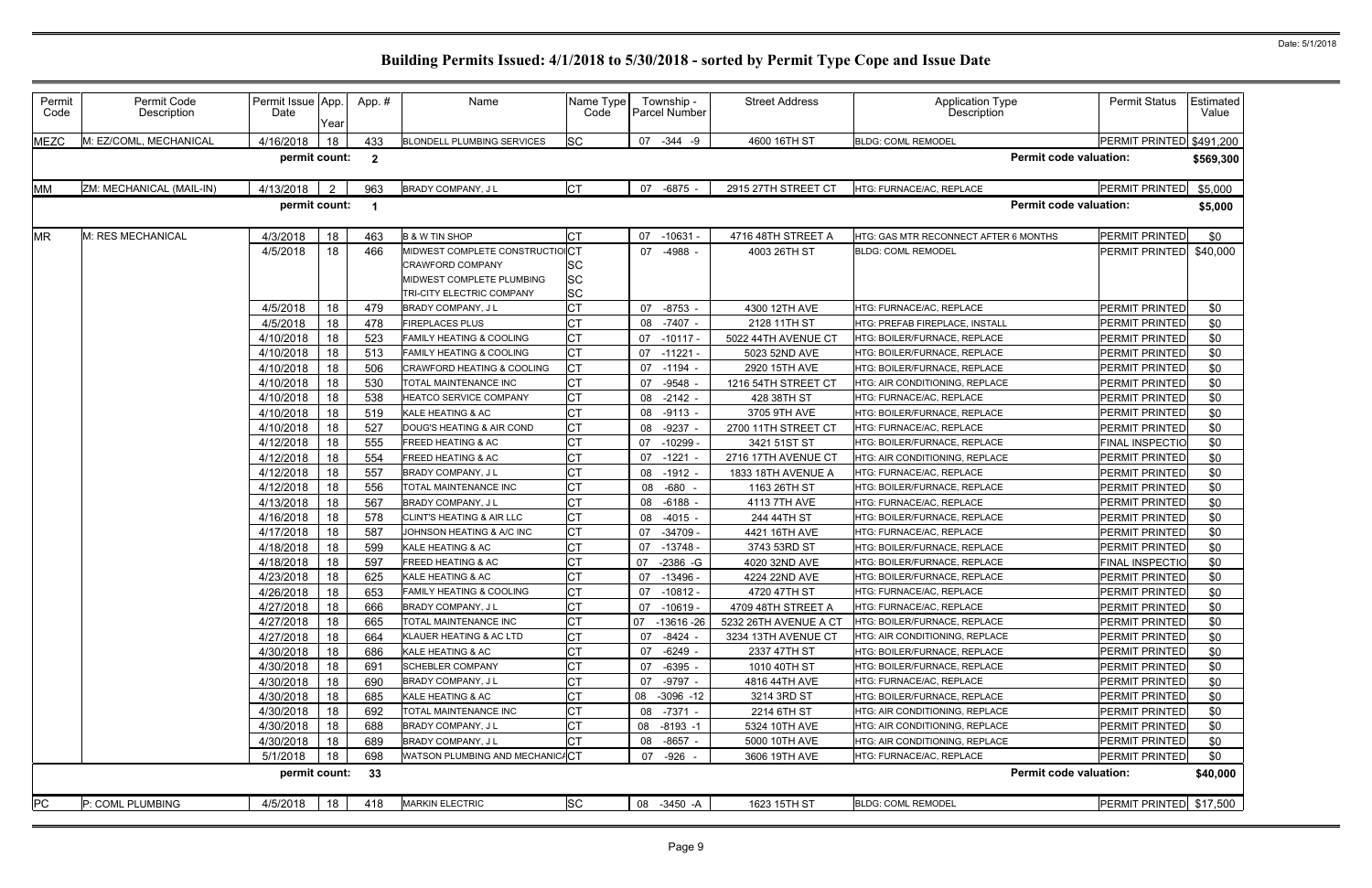| Permit<br>Code   | Permit Code<br>Description   | Permit Issue App<br>Date | Year | App.# | Name                                                       | Name Type<br>Code | Township -<br>Parcel Number | <b>Street Address</b> | <b>Application Type</b><br>Description | <b>Permit Status</b>      | Estimated<br>Value |
|------------------|------------------------------|--------------------------|------|-------|------------------------------------------------------------|-------------------|-----------------------------|-----------------------|----------------------------------------|---------------------------|--------------------|
| PC               | P: COML PLUMBING             | 4/5/2018                 | 18   | 418   | HOMETOWN PLUMBING & HEATING CSC                            |                   | 08<br>$-3450 - A$           | 1623 15TH ST          | <b>BLDG: COML REMODEL</b>              | PERMIT PRINTED \$17,500   |                    |
|                  |                              | 4/17/2018                | 18   | 583   | MCDERMOTT CONSTRUCTION<br>PETERSEN PLUMBING AND HEATING SC | <b>CT</b>         | 08<br>$-6117 - A$           | 1580 34TH AVE         | <b>BLDG: COML REMODEL</b>              | <b>PERMIT PRINTED</b>     | \$0                |
|                  |                              | 4/18/2018                | 18   | 484   | RUSSELL CONSTRUCTION                                       | <b>CT</b>         | 07 -539 -                   | 2350 41ST ST          | <b>BLDG: RES REMODEL</b>               | PERMIT PRINTED \$221,249  |                    |
|                  |                              |                          |      |       | RAGAN MECHANICAL INC.                                      | SC                |                             |                       |                                        |                           |                    |
|                  |                              |                          |      |       | <b>ART-O-LITE ELECTRIC CO</b>                              | SC                |                             |                       |                                        |                           |                    |
|                  |                              |                          |      |       | <b>HOME HEATING &amp; A/C</b>                              | <b>SC</b>         |                             |                       |                                        |                           |                    |
|                  |                              | 4/18/2018                | 18   | 591   | PETERSEN PLUMBING AND HEATING CT                           |                   | 08 -1141 -                  | 1530 5TH AVE          | PLBG: CROSS CONNECTION REPAIRS         | <b>FINAL INSPECTIO</b>    | \$0                |
|                  |                              | 4/20/2018                | 17   | 187   | <b>GORMAN &amp; CO</b>                                     |                   | -6858 -<br>08               | 1518 25TH AVE         | BLDG:RES/EXSTG, MULTI-FAMILY BUILD-OUT | PERMIT PRINTED ########## |                    |
|                  |                              |                          |      |       | PETERSEN PLUMBING AND HEATING SC                           |                   |                             |                       |                                        |                           |                    |
|                  |                              | 4/23/2018                | 17   | 2743  | DOUG'S HEATING & AIR COND<br>TIMBER STONE INC.             | <b>SC</b><br>СT   |                             |                       | <b>BLDG: COML MAINTENANCE/REPAIR</b>   | PERMIT PRINTED \$16,500   |                    |
|                  |                              |                          |      |       | AERO PLUMBING AND HEATING                                  | SC                | 07<br>-12837 -              | 1310 36TH AVE         |                                        |                           |                    |
|                  |                              |                          |      |       | BLACKHAWK ELECTRIC ENTERPRISE SC                           |                   |                             |                       |                                        |                           |                    |
|                  |                              |                          |      |       | <b>FIREPLACES PLUS</b>                                     | SC                |                             |                       |                                        |                           |                    |
|                  |                              |                          |      |       | BRADY COMPANY, J L                                         | <b>SC</b>         |                             |                       |                                        |                           |                    |
|                  |                              | 4/26/2018                | 18   | 433   | <b>GEORGE H PASTOR &amp; SONS, INC</b>                     | <b>CT</b>         | $-344 - 9$<br>07            | 4600 16TH ST          | <b>BLDG: COML REMODEL</b>              | PERMIT PRINTED \$491,200  |                    |
|                  |                              |                          |      |       | LAKEWOOD ELECTRIC AND GENERATISC                           |                   |                             |                       |                                        |                           |                    |
|                  |                              |                          |      |       | DOUG'S HEATING & AIR COND                                  | <b>SC</b>         |                             |                       |                                        |                           |                    |
|                  |                              |                          |      |       | <b>BLONDELL PLUMBING SERVICES</b>                          | <b>SC</b>         |                             |                       |                                        |                           |                    |
|                  |                              | 4/26/2018                | 18   | 650   | PETERSEN PLUMBING AND HEATING CT                           |                   | 08<br>$-4376 -$             | 1630 5TH AVE          | PLBG: INSTALLATION, COMMERCIAL         | <b>FINAL INSPECTIO</b>    | \$0                |
|                  |                              | 4/27/2018                | 18   | 615   | LARSEN KLAUER BUILDERS LTD                                 | СT                | $-8270 -$<br>08             | 1727 6TH AVE          | <b>BLDG: COML REMODEL</b>              | PERMIT PRINTED \$15,000   |                    |
|                  |                              |                          |      |       | <b>ERICKSON PLUMBING</b>                                   | SC                |                             |                       |                                        |                           |                    |
|                  |                              | 5/1/2018                 | 18   | 694   | <b>BLONDELL PLUMBING SERVICES</b>                          | <b>CT</b>         | 07<br>-11815 -              | 1610 39TH AVE         | PLBG: INSTALLATION, COMMERCIAL         | PERMIT PRINTED            | \$0                |
|                  |                              | permit count:            |      | 10    |                                                            |                   |                             |                       | <b>Permit code valuation:</b>          |                           | \$9,761,449        |
| PCM <sub>6</sub> | P: COML GAS MTR RECONCT (6 M | 4/27/2018                | 18   | 642   | PETERSEN PLUMBING AND HEATING CT                           |                   | 08 -7558 -                  | 2125 16TH ST          | PLBG: GAS MTR RECONNECT AFTER 6 MONTHS | <b>FINAL INSPECTIO</b>    | \$0                |
|                  |                              | permit count:            |      | - 1   |                                                            |                   |                             |                       | <b>Permit code valuation:</b>          |                           | \$0                |
| PCR <sub>6</sub> | P: RES GAS MTR RECONCT (6 MO | 4/3/2018                 | 18   | 463   | <b>B &amp; W TIN SHOP</b>                                  | СT                | $-10631$<br>07              | 4716 48TH STREET A    | HTG: GAS MTR RECONNECT AFTER 6 MONTHS  | PERMIT PRINTED            | \$0                |
|                  |                              | 4/9/2018                 | 18   | 492   | WATSON PLUMBING AND MECHANIC/CT                            |                   | $-926 -$<br>07              | 3606 19TH AVE         | PLBG: GAS MTR RECONNECT AFTER 6 MONTHS | <b>FINAL INSPECTIO</b>    | \$0                |
|                  |                              | 4/13/2018                | 18   | 562   | <b>CRAWFORD COMPANY</b>                                    | СI                | 08 -5120 -                  | 2034 15TH STREET A    | PLBG: GAS MTR RECONNECT AFTER 6 MONTHS | <b>FINAL INSPECTIO</b>    | \$0                |
|                  |                              | 4/19/2018                | 18   | 604   | LENNY DESANTIAGO PLUMBING                                  | <b>CT</b>         | 08<br>$-6325 -$             | 938 24TH ST           | PLBG: GAS MTR RECONNECT AFTER 6 MONTHS | PERMIT PRINTED            | \$0                |
|                  |                              | 4/25/2018                | 18   | 640   | WATSON PLUMBING AND MECHANIC/CT                            |                   | 08 -6420 -                  | 813 17TH AVE          | PLBG: GAS MTR RECONNECT AFTER 6 MONTHS | <b>FINAL INSPECTIO</b>    | \$0                |
|                  |                              | permit count:            |      | 5     |                                                            |                   |                             |                       | <b>Permit code valuation:</b>          |                           | \$0                |
| <b>PCTY</b>      | P: IN-HOUSE PLBG REPAIRS     | 4/18/2018                | 18   | 598   | HOMETOWN PLUMBING AND HEATINGCT                            |                   | 08 -2646 -                  | 4312 RIVER DR         | PLBG: IN-HOUSE REPAIRS                 | PERMIT PRINTED            | \$0                |
|                  |                              | permit count:            |      | - 1   |                                                            |                   |                             |                       | <b>Permit code valuation:</b>          |                           | \$0                |
| <b>PCWS</b>      | P: CITY WATER/SEWER          | 4/10/2018                | 18   | 535   | <b>BLONDELL PLUMBING SERVICES</b>                          | <b>CT</b>         | 07 -11300 -                 | 1206 49TH ST          | PLBG: SEWER REPAIR                     | PERMIT PRINTED            | \$0                |
|                  |                              | 4/10/2018                | 18   | 537   | <b>BLONDELL PLUMBING SERVICES</b>                          | <b>CT</b>         | -3195 -<br>08               | 1627 2ND ST           | PLBG: SEWER REPAIR                     | PERMIT PRINTED            | \$0                |
|                  |                              | 4/10/2018                | 18   | 536   | BLONDELL PLUMBING SERVICES                                 | СT                | $-3221 -$<br>08             | 1626 2ND ST           | PLBG: SEWER REPAIR                     | PERMIT PRINTED            | \$0                |
|                  |                              | 4/10/2018                | 18   | 532   | <b>BLONDELL PLUMBING SERVICES</b>                          | СT                | $-8353 -$<br>08             | 2003 3RD ST           | PLBG: SEWER REPAIR                     | PERMIT PRINTED            | \$0                |
|                  |                              | 4/10/2018                | 18   | 533   | <b>BLONDELL PLUMBING SERVICES</b>                          | CТ                | -8354 -<br>08               | 2007 3RD ST           | PLBG: SEWER REPAIR                     | PERMIT PRINTED            | \$0                |
|                  |                              | 4/10/2018                | 18   | 534   | <b>BLONDELL PLUMBING SERVICES</b>                          | <b>CT</b>         | 08 -8372 -                  | 2006 3RD ST           | PLBG: SEWER REPAIR                     | PERMIT PRINTED            | \$0                |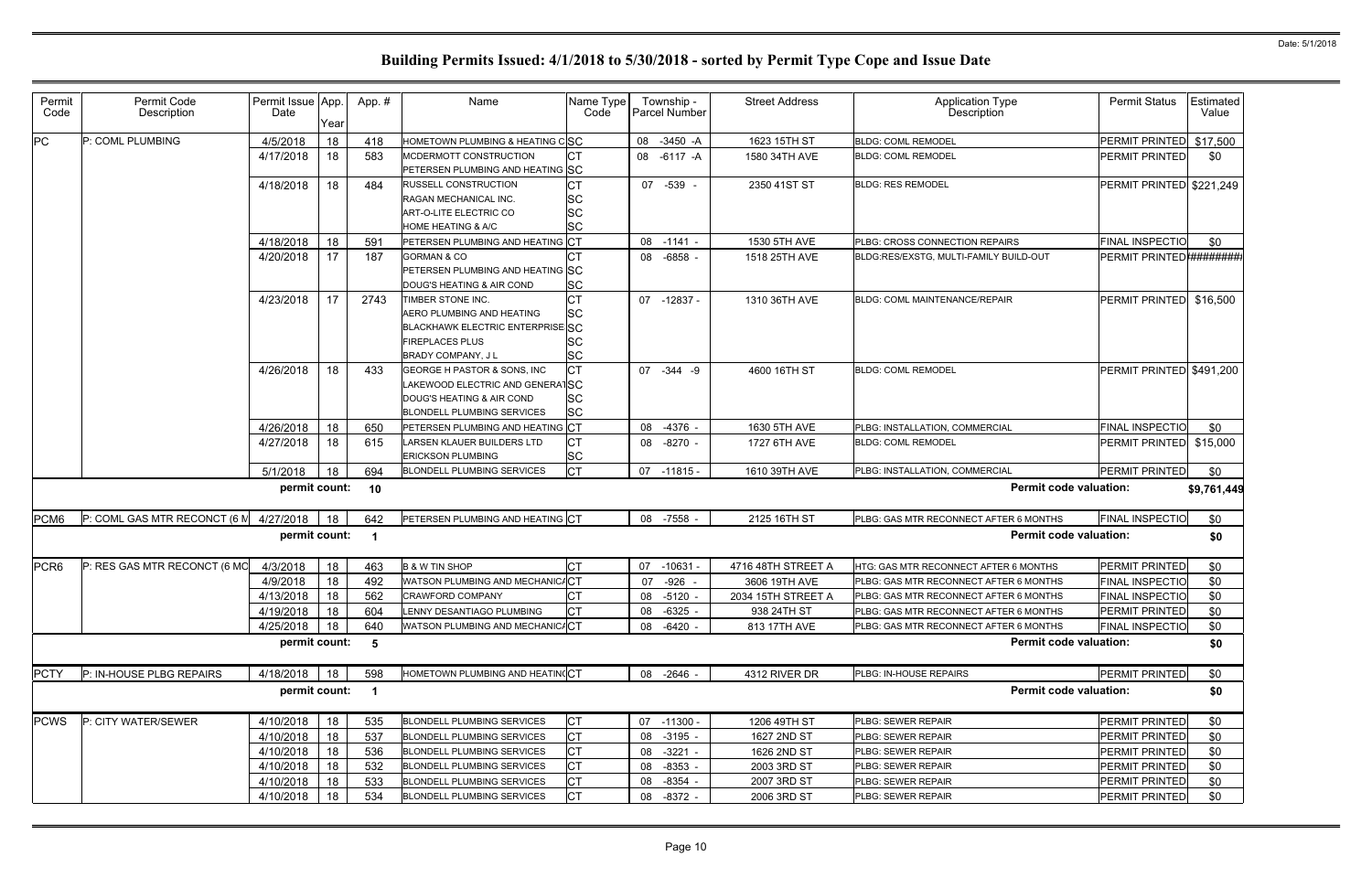| Permit<br>Code | Permit Code<br>Description | Permit Issue App.<br>Date | Year     | App.#        | Name                                                                                                                             | Name Type<br>Code                    | Township -<br>Parcel Number       | <b>Street Address</b>                   | <b>Application Type</b><br>Description                             | <b>Permit Status</b>                     | Estimated<br>Value |
|----------------|----------------------------|---------------------------|----------|--------------|----------------------------------------------------------------------------------------------------------------------------------|--------------------------------------|-----------------------------------|-----------------------------------------|--------------------------------------------------------------------|------------------------------------------|--------------------|
|                |                            | permit count:             |          | 6            |                                                                                                                                  |                                      |                                   |                                         | <b>Permit code valuation:</b>                                      |                                          | \$0                |
| PEZC           | P: EZ/COML, PLUMBING       | 4/16/2018                 | 18       | 433          | GEORGE H PASTOR & SONS, INC<br>LAKEWOOD ELECTRIC AND GENERATSC<br>DOUG'S HEATING & AIR COND<br><b>BLONDELL PLUMBING SERVICES</b> | <b>ICT</b><br><b>SC</b><br><b>SC</b> | 07<br>$-344 - 9$                  | 4600 16TH ST                            | <b>BLDG: COML REMODEL</b>                                          | PERMIT PRINTED \$491,200                 |                    |
|                |                            | permit count:             |          |              |                                                                                                                                  |                                      |                                   |                                         | <b>Permit code valuation:</b>                                      |                                          | \$491,200          |
| <b>PGAS</b>    | P: COML GAS PIPING         | 4/30/2018                 | 18       | 687          | <b>CRAWFORD COMPANY</b>                                                                                                          | Iст                                  | $07 - 14480$                      | 1514 46TH AVE                           | PLBG: GAS PIPING                                                   | PERMIT PRINTED                           | \$0                |
|                |                            | permit count:             |          |              |                                                                                                                                  |                                      |                                   |                                         | <b>Permit code valuation:</b>                                      |                                          | \$0                |
| PGR            | P: RES GAS PIPING          | 4/13/2018<br>4/27/2018    | 18<br>18 | 562<br>662   | <b>CRAWFORD COMPANY</b><br><b>CRUZ PLUMBING</b>                                                                                  | <b>CT</b><br><b>CT</b>               | 08 -5120 -<br>-46                 | 2034 15TH STREET A<br>117 CARROT STREET | PLBG: GAS MTR RECONNECT AFTER 6 MONTHS<br>PLBG: GAS PIPING         | <b>FINAL INSPECTIO</b><br>PERMIT PRINTED | \$0<br>\$0         |
|                |                            | permit count:             |          | $\mathbf{2}$ |                                                                                                                                  |                                      |                                   |                                         | <b>Permit code valuation:</b>                                      |                                          | \$0                |
| <b>PR</b>      | P: RES PLUMBING            | 4/3/2018                  | 18       | 464          | <b>DEMARLIE MAINTENANCE</b>                                                                                                      | СT                                   | $-2056$ -<br>08                   | 2506 5TH AVE                            | PLBG: INSTALLATION, RESIDENTIAL                                    | <b>FINAL INSPECTIO</b>                   | \$0                |
|                |                            | 4/10/2018<br>4/10/2018    | 18<br>18 | 507<br>518   | NORTHWEST MECHANICAL<br><b>CRUZ PLUMBING</b>                                                                                     | <b>CT</b><br><b>CT</b>               | $-12680$<br>07<br>$-2291 -$<br>07 | 3606 34TH ST<br>2930 25TH AVENUE A      | PLBG: INSTALLATION, RESIDENTIAL<br>PLBG: INSTALLATION, RESIDENTIAL | <b>FINAL INSPECTIO</b><br>PERMIT PRINTED | \$0<br>\$0         |
|                |                            | 4/10/2018                 | 18       | 480          | <b>PROPERTY OWNER</b><br>POINT ELECTRIC<br><b>CRUZ PLUMBING</b>                                                                  | СT<br>SC<br><b>SC</b>                | $-5660 -$<br>07                   | 2422 44TH ST                            | <b>BLDG: RES REMODEL</b>                                           | PERMIT PRINTED \$19,000                  |                    |
|                |                            | 4/10/2018                 | 18       | 485          | <b>BLAZE RESTORATION INC</b><br>PETERSEN PLUMBING AND HEATING SC                                                                 | <b>CT</b>                            | 07 -6273 -                        | 2406 47TH ST                            | <b>BLDG: RES MAINTENANCE/REPAIR</b>                                | PERMIT PRINTED                           | \$86,382           |
|                |                            | 4/10/2018                 | 18       | 529          | <b>TOTAL MAINTENANCE INC</b>                                                                                                     |                                      | $-6463$<br>07                     | 3832 10TH AVENUE PL                     | PLBG: SEWER REPAIR                                                 | PERMIT PRINTED                           | \$0                |
|                |                            | 4/10/2018                 | 18       | 512          | WATSON PLUMBING AND MECHANIC/CT                                                                                                  |                                      | $-3767 -$<br>08                   | 1032 27TH ST                            | PLBG: WATER SERVICE REPAIR                                         | PERMIT PRINTED                           | \$0                |
|                |                            | 4/10/2018                 | 18       | 509          | PETERSEN PLUMBING AND HEATING CT                                                                                                 |                                      | $-5280 -$<br>08                   | 1104 3RD ST                             | PLBG: INSTALLATION, RESIDENTIAL                                    | PERMIT PRINTED                           | \$0                |
|                |                            | 4/18/2018                 | 18       | 466          | MIDWEST COMPLETE CONSTRUCTIOICT<br><b>CRAWFORD COMPANY</b><br>MIDWEST COMPLETE PLUMBING<br>TRI-CITY ELECTRIC COMPANY             | SC<br><b>SC</b><br><b>SC</b>         | 07<br>$-4988 -$                   | 4003 26TH ST                            | <b>BLDG: COML REMODEL</b>                                          | PERMIT PRINTED                           | \$40,000           |
|                |                            | 4/20/2018 18              |          | 618          | <b>CJ NOW</b>                                                                                                                    | $\Gamma$<br>◡                        | 08 -6120 -33                      | 430 28TH AVE                            | PLBG: SEWER REPAIR                                                 | FINAL INSPECTIO                          | \$0                |
|                |                            | 4/26/2018                 | 18       | 626          | <b>TRAPKUS BUILD</b><br><b>DEMARLIE MAINTENANCE</b>                                                                              | <b>CT</b><br><b>SC</b>               | 07 - 37 -                         | 1415 51ST STREET DR                     | BLDG:RES/NEW, SINGLE FAMILY ATTD (TOWNHOUSE)                       | PERMIT PRINTED \$101,550                 |                    |
|                |                            | 4/26/2018                 | 18       | 629          | <b>TRAPKUS BUILD</b><br><b>DEMARLIE MAINTENANCE</b>                                                                              | <b>CT</b><br><b>SC</b>               | $07 - 37 -$                       | 1417 51ST STREET DR                     | BLDG:RES/NEW, SINGLE FAMILY ATTD (TOWNHOUSE)                       | PERMIT PRINTED \$101,550                 |                    |
|                |                            | 4/26/2018                 | 18       | 627          | <b>TRAPKUS BUILD</b><br><b>DEMARLIE MAINTENANCE</b>                                                                              | СT<br><b>SC</b>                      | 07 - 37 -                         | 1419 51ST STREET DR                     | BLDG:RES/NEW, SINGLE FAMILY ATTD (TOWNHOUSE)                       | PERMIT PRINTED \$101,550                 |                    |
|                |                            | 4/26/2018                 | 18       | 631          | <b>TRAPKUS BUILD</b><br>DEMARLIE MAINTENANCE                                                                                     | СT<br><b>SC</b>                      | 07 - 37 -                         | 1421 51ST STREET DR                     | BLDG:RES/NEW, SINGLE FAMILY ATTD (TOWNHOUSE)                       | PERMIT PRINTED                           | \$0                |
|                |                            | 4/27/2018                 | 18       | 667          | PETERSEN PLUMBING AND HEATING CT                                                                                                 |                                      | $-535 - 13$<br>07                 | 2905 13TH AVE                           | PLBG: INSTALLATION, RESIDENTIAL                                    | PERMIT PRINTED                           | \$0                |
|                |                            | 4/30/2018                 | 18       | 684          | LENNY DESANTIAGO PLUMBING                                                                                                        |                                      | -2848 -<br>08                     | 2125 6TH AVE                            | PLBG: SEWER REPAIR                                                 | PERMIT PRINTED                           | \$0                |
|                |                            | 5/1/2018                  | 18       | 696          | PETERSEN PLUMBING AND HEATING CT                                                                                                 |                                      | $-1306 -$<br>07                   | 2323 33RD ST                            | PLBG: INSTALLATION, RESIDENTIAL                                    | PERMIT PRINTED                           | \$0                |
|                |                            | 5/1/2018                  | 18       | 697          | WATSON PLUMBING AND MECHANIC/CT                                                                                                  |                                      | -926 -<br>07                      | 3606 19TH AVE                           | PLBG: INSTALLATION, RESIDENTIAL                                    | PERMIT PRINTED                           | \$0                |
|                |                            | permit count: 18          |          |              |                                                                                                                                  |                                      |                                   |                                         | <b>Permit code valuation:</b>                                      |                                          | \$450,032          |